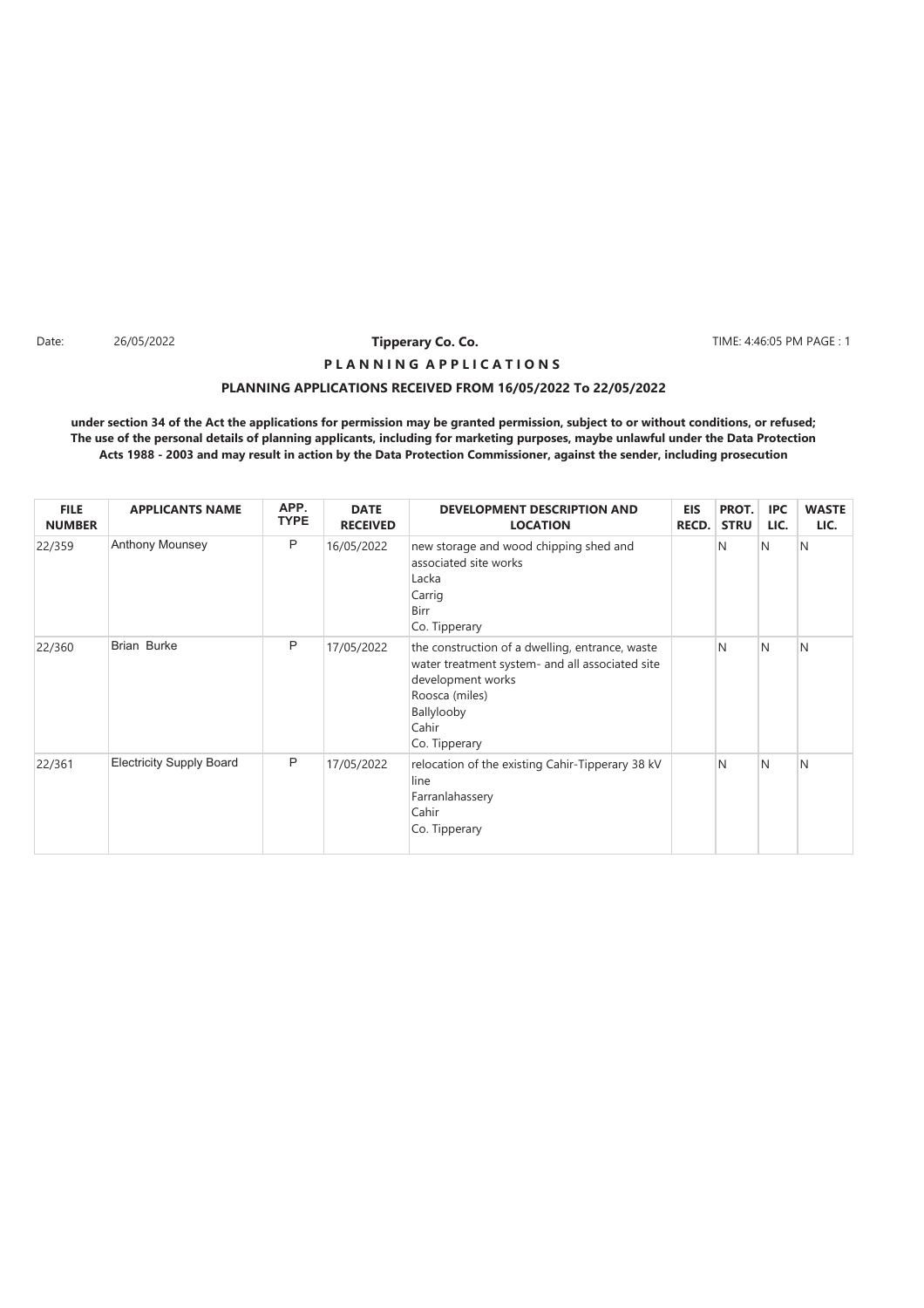Date: 26/05/2022 **Tipperary Co. Co. The Co. 2008 TIME: 4:46:05 PM PAGE : 2** 

# **PLANNING APPLICATIONS RECEIVED FROM 16/05/2022 To 22/05/2022 P L A N N I N G A P P L I C A T I O N S**

| <b>FILE</b><br><b>NUMBER</b> | <b>APPLICANTS NAME</b>                                  | APP.<br><b>TYPE</b> | <b>DATE</b><br><b>RECEIVED</b> | <b>DEVELOPMENT DESCRIPTION AND</b><br><b>LOCATION</b>                                                                                                                                                                                                                                                                                                                                                                                                                                                                                                                                                                                                                            | <b>EIS</b><br>RECD. | PROT.<br><b>STRU</b> | <b>IPC</b><br>LIC. | <b>WASTE</b><br>LIC. |
|------------------------------|---------------------------------------------------------|---------------------|--------------------------------|----------------------------------------------------------------------------------------------------------------------------------------------------------------------------------------------------------------------------------------------------------------------------------------------------------------------------------------------------------------------------------------------------------------------------------------------------------------------------------------------------------------------------------------------------------------------------------------------------------------------------------------------------------------------------------|---------------------|----------------------|--------------------|----------------------|
| 22/362                       | Templetuohy Farm<br>Machinery Ltd                       | R                   | 18/05/2022                     | alterations to the design of the existing<br>machinery store incorporating an enclosed parts<br>storage area at one end and a body repair area<br>a the other end, PERMISSION also to extend the<br>parts storage area within the existing machinery<br>store, to build a new machinery storage building<br>on adjoining lands and to connect it with the<br>existing machinery store to provide<br>hardstanding and yard areas around the new<br>machinery store, to erect a new security fence<br>around the perimeter of an extended<br>commercial premises and to carry out all<br>associated and drainage works<br>Lisheen and Barnalisheen<br>Templetuohy<br>Co. Tipperary |                     | N                    | N                  | <sup>N</sup>         |
| 22/363                       | Bincy Varghese &<br>Varghesekutty Kilithattil<br>George | P                   | 18/05/2022                     | a single storey extension and covered pergola<br>to the rear of our dwelling, make modifications<br>to existing dwelling and all associated site<br>development works<br>33 Glenoaks drive<br>Clonmel<br>Co. Tipperary                                                                                                                                                                                                                                                                                                                                                                                                                                                           |                     | N                    | N                  | N                    |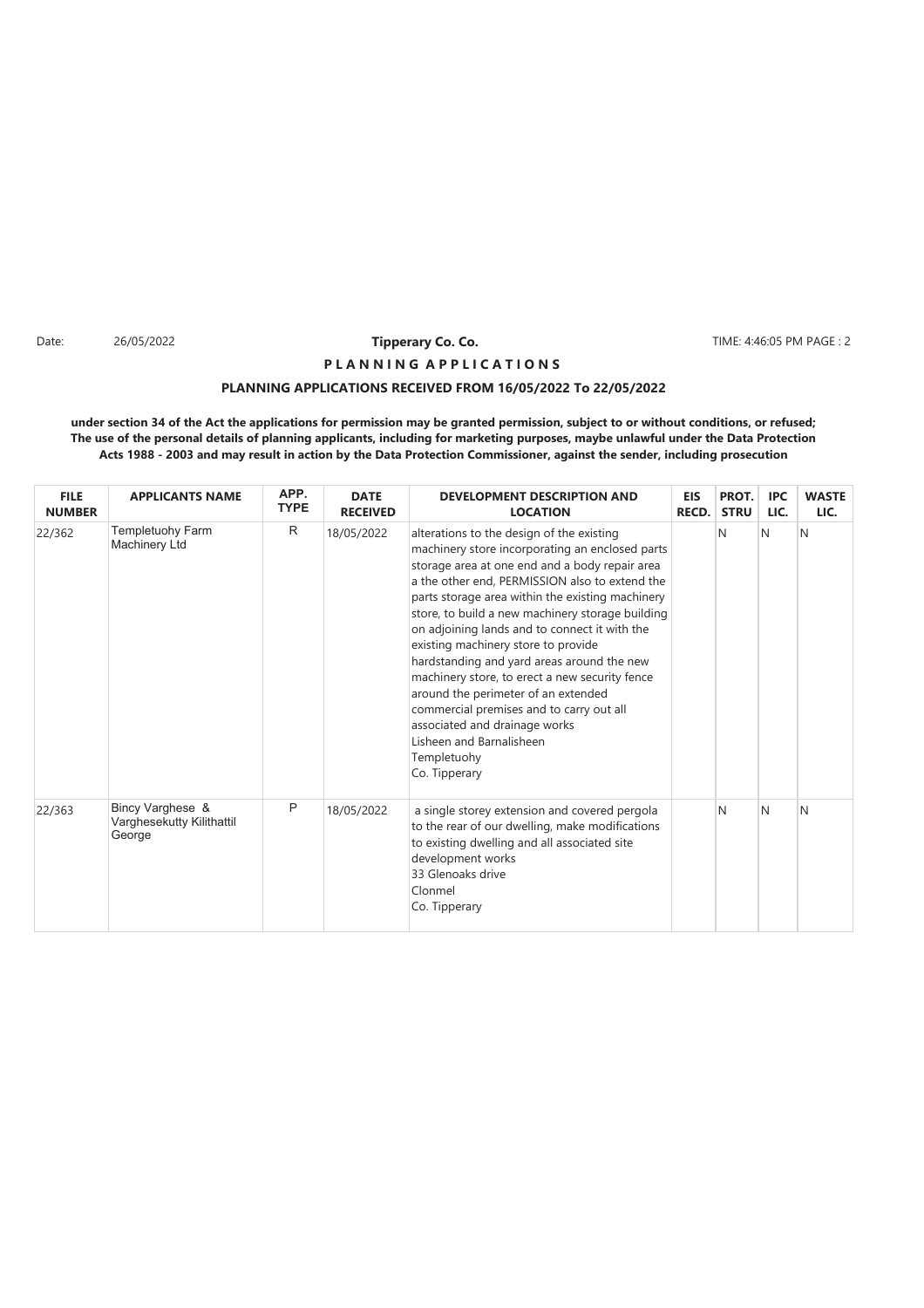Date: 26/05/2022 **Tipperary Co. Co. The Co. 2008 TIME:** 4:46:05 PM PAGE : 3

# **PLANNING APPLICATIONS RECEIVED FROM 16/05/2022 To 22/05/2022 P L A N N I N G A P P L I C A T I O N S**

| <b>FILE</b><br><b>NUMBER</b> | <b>APPLICANTS NAME</b>   | APP.<br><b>TYPE</b> | <b>DATE</b><br><b>RECEIVED</b> | <b>DEVELOPMENT DESCRIPTION AND</b><br><b>LOCATION</b>                                                                                                                                                                                                                                                                            | <b>EIS</b><br><b>RECD.</b> | PROT.<br><b>STRU</b> | <b>IPC</b><br>LIC. | <b>WASTE</b><br>LIC. |
|------------------------------|--------------------------|---------------------|--------------------------------|----------------------------------------------------------------------------------------------------------------------------------------------------------------------------------------------------------------------------------------------------------------------------------------------------------------------------------|----------------------------|----------------------|--------------------|----------------------|
| 22/364                       | Liam and Marian Shanahan | R                   | 19/05/2022                     | a garden shed and PERMISSION for internal<br>renovations to existing dwelling with proposed<br>extension to the rear/side with all associated site<br>works<br>Elroy<br>New Line<br>Roscrea, Co. Tipperary                                                                                                                       |                            | N                    | N                  | N                    |
| 22/365                       | Thomas Dunphy            | P                   | 19/05/2022                     | the alterations and an extension to the existing<br>dwelling house. The works will include a new<br>front porch, a small extension at the back,<br>conversion of garage to living accommodation,<br>changes to roof design and associated<br>elevational changes and external works<br>Marlfield Road<br>Clonmel<br>Co Tipperary |                            | N                    | N                  | N                    |
| 22/366                       | Helen Wall               | R                   | 19/05/2022                     | 2 no. side extensions to existing dwelling house<br>and permission to demolish existing agricultural<br>single storey building inclusive of associated site<br>works (Previous Planning reference P3/1816).<br>Cloheenafishoge<br>Ballylooby<br>Cahir<br>Co. Tipperary                                                           |                            | N                    | N                  | N                    |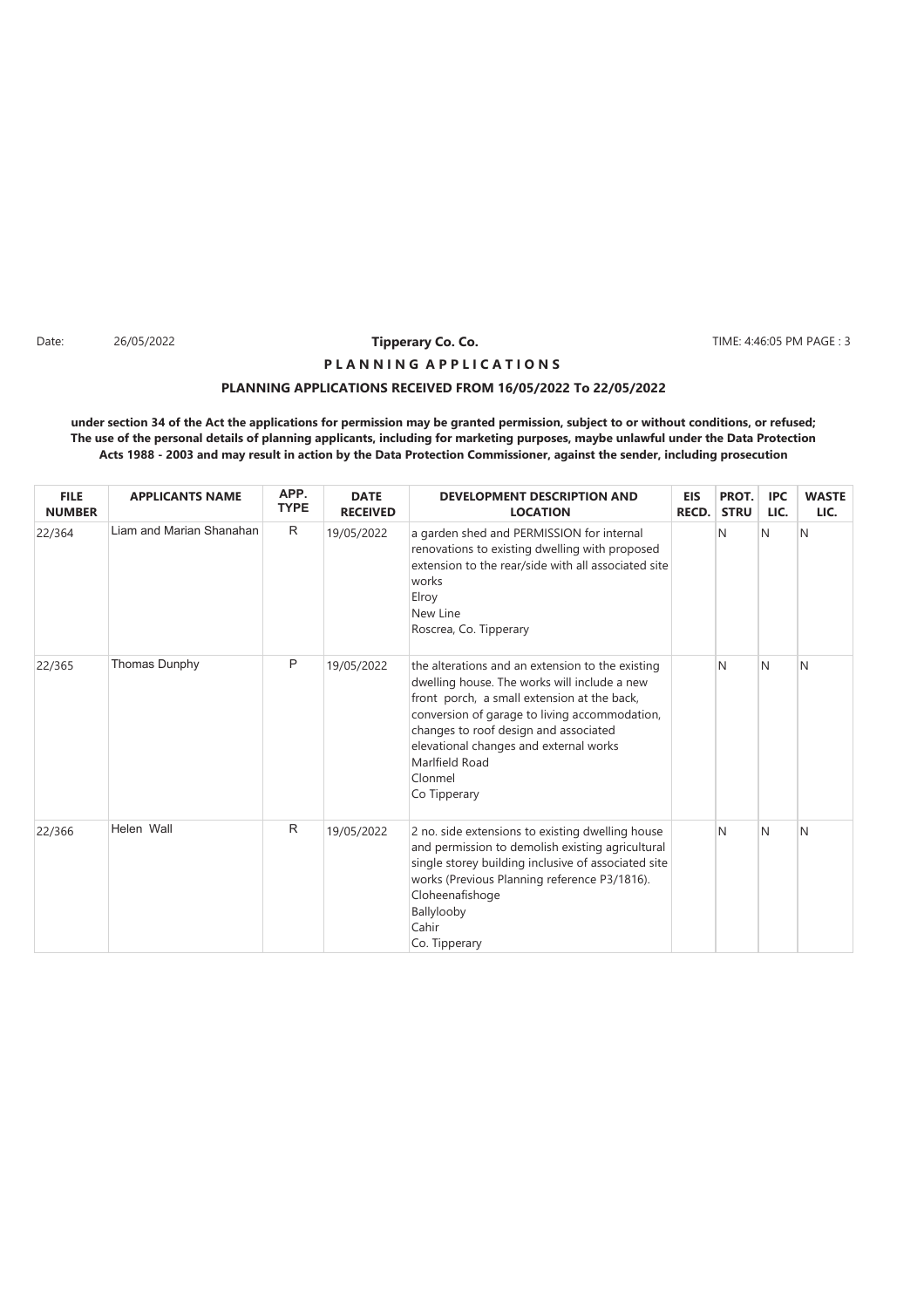Date: 26/05/2022 **Tipperary Co. Co. The Co. 1999 TIME: 4:46:05 PM PAGE : 4** 

# **PLANNING APPLICATIONS RECEIVED FROM 16/05/2022 To 22/05/2022 P L A N N I N G A P P L I C A T I O N S**

| <b>FILE</b><br><b>NUMBER</b> | <b>APPLICANTS NAME</b>           | APP.<br><b>TYPE</b> | <b>DATE</b><br><b>RECEIVED</b> | <b>DEVELOPMENT DESCRIPTION AND</b><br><b>LOCATION</b>                                                                                                                                                                                                                                                                                                                                                                                                                                                                                                                                                                                                                                                                                                                                                    | <b>EIS</b><br>RECD. | PROT.<br><b>STRU</b> | <b>IPC</b><br>LIC. | <b>WASTE</b><br>LIC. |
|------------------------------|----------------------------------|---------------------|--------------------------------|----------------------------------------------------------------------------------------------------------------------------------------------------------------------------------------------------------------------------------------------------------------------------------------------------------------------------------------------------------------------------------------------------------------------------------------------------------------------------------------------------------------------------------------------------------------------------------------------------------------------------------------------------------------------------------------------------------------------------------------------------------------------------------------------------------|---------------------|----------------------|--------------------|----------------------|
| 22/367                       | Michael McKeogh                  | P                   | 20/05/2022                     | a new lean-to extension to existing cattle shed<br>for agricultural purposes<br>Drumbane/Ryninch<br><b>Ballina</b><br>Co Tipperary                                                                                                                                                                                                                                                                                                                                                                                                                                                                                                                                                                                                                                                                       |                     | N                    | N                  | N                    |
| 22/368                       | Golden Dale Unlimited<br>Company | P                   | 20/05/2022                     | a new stable yard development consisting of (a)<br>demolition of existing stable yards, sheds and<br>store and associated facilities buildings, part<br>single and part two storey (b) construction of 2<br>no stable yards incorporating associated<br>facilities, straw store, staff breakfast room, all<br>single storey (c) single storey extension to<br>existing dwelling and (d) construction of<br>associated site development works including<br>underground storm drains with attenuation, foul<br>sewer and pumped main, and soiled effluent<br>lines with effluent storage tank, site ducting<br>and watermains, fire main including<br>construction od associated pumphouse, roads,<br>paths, yards, and staff car park<br>Ballydoyle & Clashalaher<br>Rosegreen<br>Cashel<br>Co. Tipperary |                     | N                    | N                  | N                    |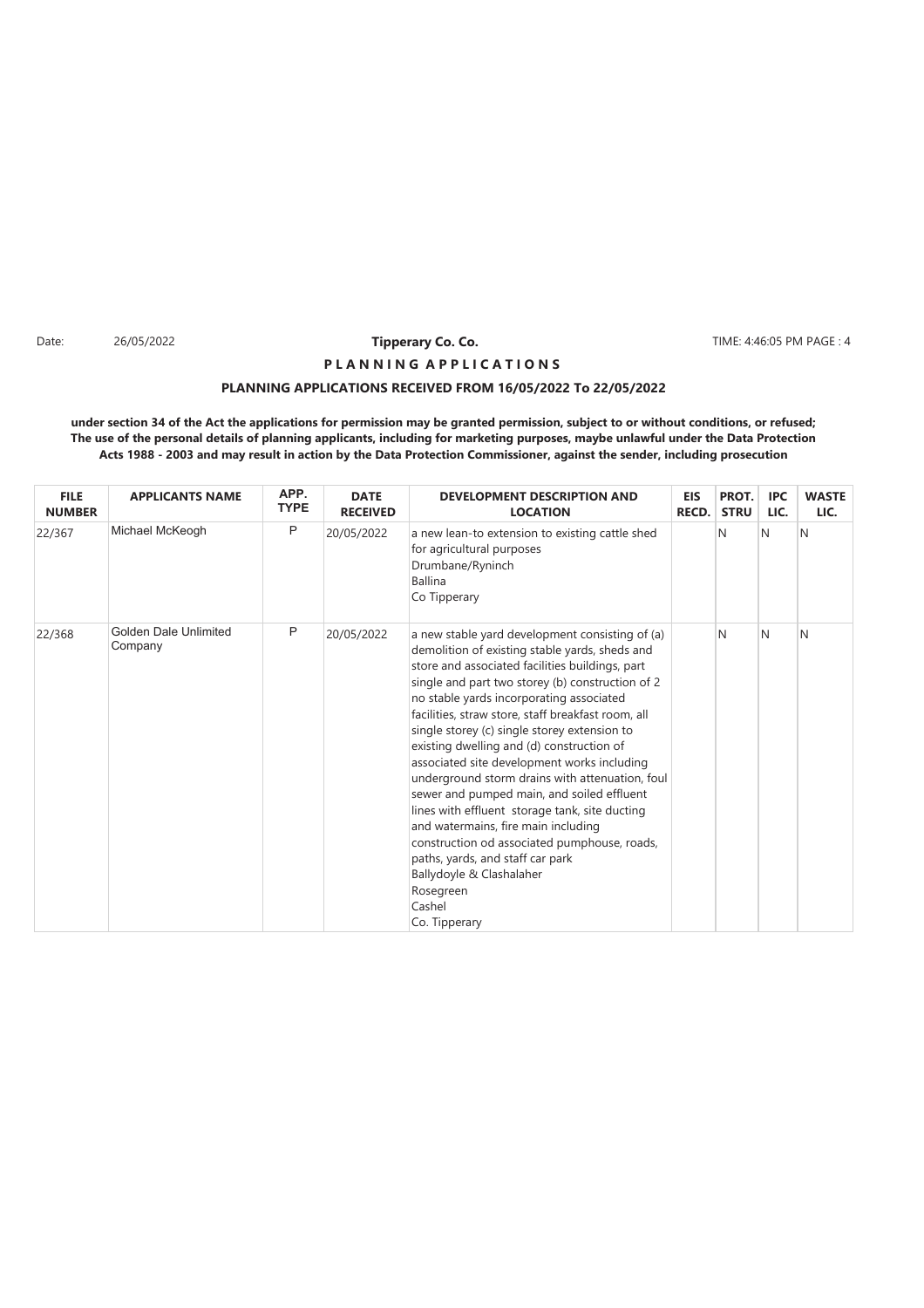Date: 26/05/2022 **Tipperary Co. Co. The Co. 2008 TIME: 4:46:05 PM PAGE : 5** 

# **P L A N N I N G A P P L I C A T I O N S**

### **PLANNING APPLICATIONS RECEIVED FROM 16/05/2022 To 22/05/2022**

| <b>FILE</b><br><b>NUMBER</b> | <b>APPLICANTS NAME</b>              | APP.<br><b>TYPE</b> | <b>DATE</b><br><b>RECEIVED</b> | <b>DEVELOPMENT DESCRIPTION AND</b><br><b>LOCATION</b>                                                                                                                                                                                                                                     | <b>EIS</b><br>RECD. | PROT.<br><b>STRU</b> | <b>IPC</b><br>LIC. | <b>WASTE</b><br>LIC. |
|------------------------------|-------------------------------------|---------------------|--------------------------------|-------------------------------------------------------------------------------------------------------------------------------------------------------------------------------------------------------------------------------------------------------------------------------------------|---------------------|----------------------|--------------------|----------------------|
| 22/369                       | Mallorie Ronan                      | P                   | 20/05/2022                     | a new two-storey dwelling, new site entrance<br>and driveway, new waste-water treatment<br>system percolation area and all necessary<br>services and site works.<br>Toureen<br>Cahir<br>Co. Tipperary                                                                                     |                     | N                    | N                  | N                    |
| 22/370                       | Niamh Delaney                       | P                   | 20/05/2022                     | a part two storey, part single storey dwelling<br>house, detached domestic garage and home<br>gym, onsite waste water treatment system,<br>entrance and boundary treatment, together with<br>associated site works<br>Carrigatogher (Ryan)<br>Nenagh<br>Co. Tipperary                     |                     | N                    | N                  | N                    |
| 22/60226                     | Jamie Hamell & Lesley<br>O'Sullivan | P                   | 16/05/2022                     | a) construction of a new detached single storey<br>dwelling; b) new detached garage; c) new site<br>entrance; d) new connections to existing<br>utilities; e) new waste-water treatment system &<br>percolation area; f) all associated site works<br>Lisnareelin<br>Killea<br>Templemore |                     | N                    | N                  | N                    |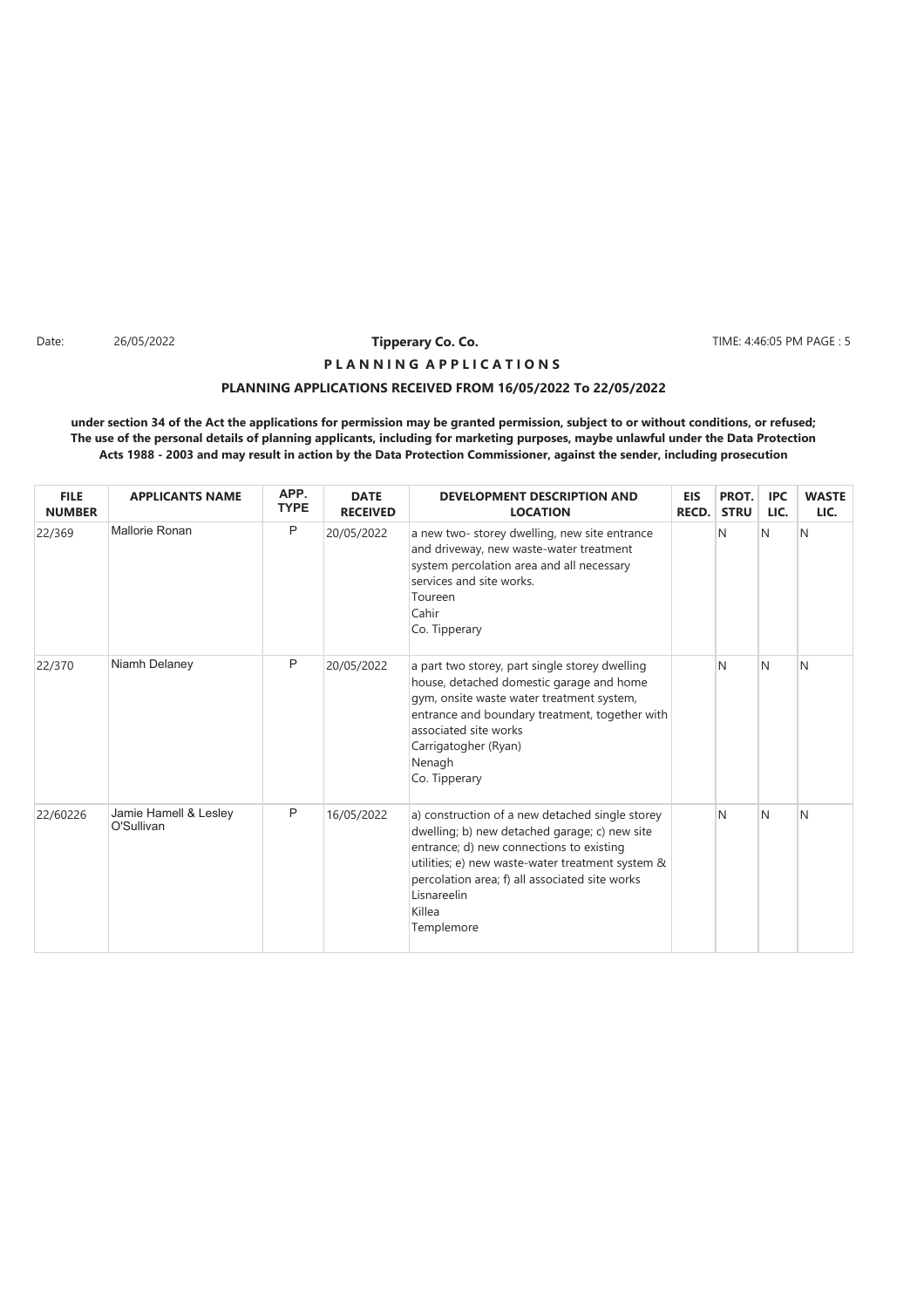Date: 26/05/2022 **Tipperary Co. Co. The Co. 1999 TIME: 4:46:05 PM PAGE : 6** 

# **P L A N N I N G A P P L I C A T I O N S**

### **PLANNING APPLICATIONS RECEIVED FROM 16/05/2022 To 22/05/2022**

| <b>FILE</b><br><b>NUMBER</b> | <b>APPLICANTS NAME</b>                        | APP.<br><b>TYPE</b> | <b>DATE</b><br><b>RECEIVED</b> | <b>DEVELOPMENT DESCRIPTION AND</b><br><b>LOCATION</b>                                                                                                                                                                                                                                                                                                                                                                                                                                                                     | <b>EIS</b><br>RECD. | PROT.<br><b>STRU</b> | <b>IPC</b><br>LIC. | <b>WASTE</b><br>LIC. |
|------------------------------|-----------------------------------------------|---------------------|--------------------------------|---------------------------------------------------------------------------------------------------------------------------------------------------------------------------------------------------------------------------------------------------------------------------------------------------------------------------------------------------------------------------------------------------------------------------------------------------------------------------------------------------------------------------|---------------------|----------------------|--------------------|----------------------|
| 22/60227                     | Amy Doherty                                   | R                   | 16/05/2022                     | a domestic shed<br>20 Sheehane<br>Roscrea<br>Co. Tipperary<br>E53 HW71                                                                                                                                                                                                                                                                                                                                                                                                                                                    |                     | N                    | N                  | N                    |
| 22/60228                     | <b>Cantwell Quality Water</b><br>Services Ltd | P                   | 16/05/2022                     | the extension and redesign of the previous<br>granted, permission for extension to workshops<br>(planning ref no. 20/1258), this application<br>related to the enlarging the workshop area of a<br>portal steel frame building and permission for a<br>storage yard area to the rear of this workshop<br>area for storage of both vehicles and materials<br>in connection with our business etc. with all<br>associated site works and ancillary works<br>Graiguepadeen<br>Urlingford, Thurles<br>Co Tipperary<br>E41C4V8 |                     | N                    | N                  | N                    |
| 22/60229                     | John Byrne & Lisa<br>Geoghegan                | P                   | 16/05/2022                     | an extension to the rear of our existing dwelling<br>and all assoicated site works<br><b>61 ARD MHUIRE</b><br><b>THURLES</b><br>CO. TIPPERARY<br>E41D292                                                                                                                                                                                                                                                                                                                                                                  |                     | N                    | N                  | N                    |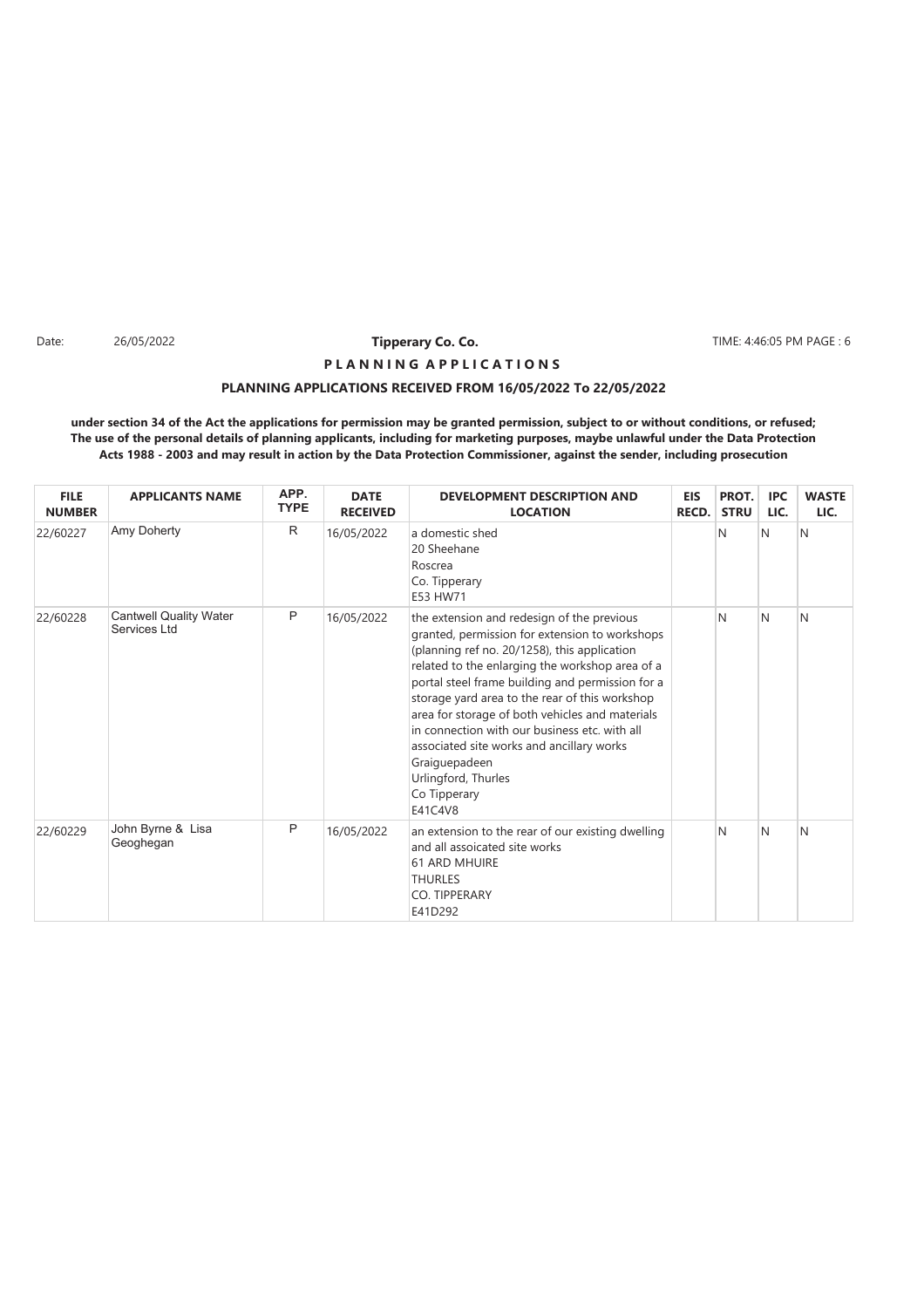Date: 26/05/2022 **Tipperary Co. Co. The Co. 2008 TIME: 4:46:05 PM PAGE : 7** 

# **PLANNING APPLICATIONS RECEIVED FROM 16/05/2022 To 22/05/2022 P L A N N I N G A P P L I C A T I O N S**

| <b>FILE</b><br><b>NUMBER</b> | <b>APPLICANTS NAME</b>         | APP.<br><b>TYPE</b> | <b>DATE</b><br><b>RECEIVED</b> | <b>DEVELOPMENT DESCRIPTION AND</b><br><b>LOCATION</b>                                                                                                                                                           | <b>EIS</b><br><b>RECD.</b> | PROT.<br><b>STRU</b> | <b>IPC</b><br>LIC. | <b>WASTE</b><br>LIC. |
|------------------------------|--------------------------------|---------------------|--------------------------------|-----------------------------------------------------------------------------------------------------------------------------------------------------------------------------------------------------------------|----------------------------|----------------------|--------------------|----------------------|
| 22/60230                     | Alan Walsh                     | P                   | 16/05/2022                     | a new two-storey dwelling, a new site entrance<br>and driveway,<br>a new waste-water treatment system,<br>percolation area, and all necessary services and<br>site works<br>Toureen,<br>Cahir,<br>Co. Tipperary |                            | N                    | N                  | N                    |
| 22/60231                     | <b>MARTIN WALSH</b>            | P                   | 18/05/2022                     | a dwelling, garage, entrance and wastewater<br>treatment system including associated site<br>works.<br>Lisgarode<br>Nenagh<br>Co. Tipperary<br>E45F642                                                          |                            | <sup>N</sup>         | N                  | N                    |
| 22/60232                     | Deirdre White & Ian<br>Furlong | P                   | 18/05/2022                     | an amendment to the design of the dwelling<br>and any ancillary site works to the previously<br>granted planning permission<br>Glassdrum Upper<br>Cappawhite<br>County Tipperary                                |                            | N                    | N                  | N                    |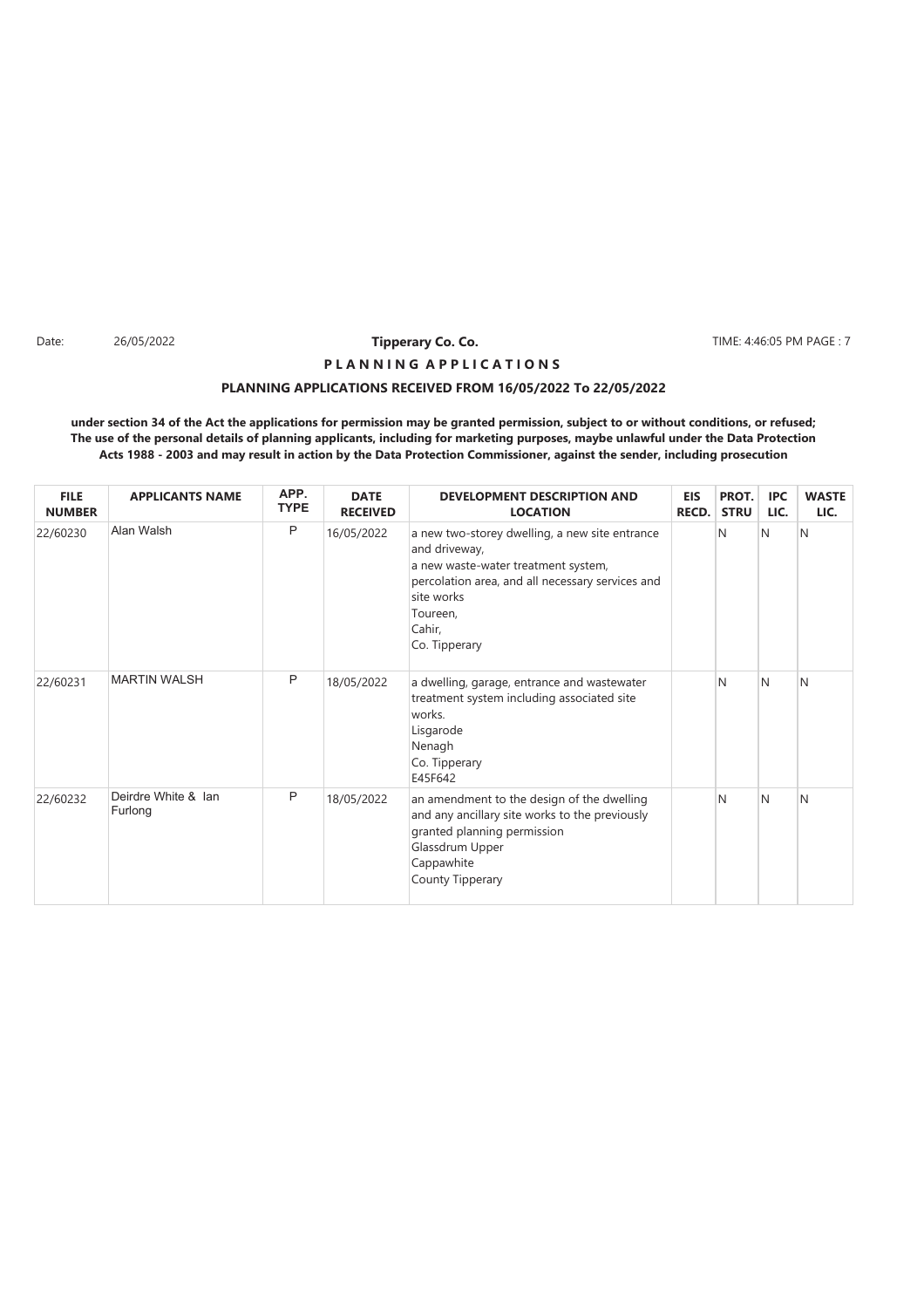Date: 26/05/2022 **Tipperary Co. Co. The Co. 2008 TIME: 4:46:05 PM PAGE : 8** 

# **PLANNING APPLICATIONS RECEIVED FROM 16/05/2022 To 22/05/2022 P L A N N I N G A P P L I C A T I O N S**

| <b>FILE</b><br><b>NUMBER</b> | <b>APPLICANTS NAME</b>   | APP.<br><b>TYPE</b> | <b>DATE</b><br><b>RECEIVED</b> | <b>DEVELOPMENT DESCRIPTION AND</b><br><b>LOCATION</b>                                                                                                                                                                                                                                                                                                                                                                 | <b>EIS</b><br>RECD. | PROT.<br><b>STRU</b> | <b>IPC</b><br>LIC. | <b>WASTE</b><br>LIC. |
|------------------------------|--------------------------|---------------------|--------------------------------|-----------------------------------------------------------------------------------------------------------------------------------------------------------------------------------------------------------------------------------------------------------------------------------------------------------------------------------------------------------------------------------------------------------------------|---------------------|----------------------|--------------------|----------------------|
| 22/60233                     | Sarah Doran & John Jones | P                   | 19/05/2022                     | a) demolition of the existing 2-storey extension<br>to the rear of the existing dwelling; b)<br>construction of a new single storey extension to<br>the rear of the existing dwelling; c) associated<br>alterations to existing dwelling external<br>elevations to accommodate proposed new<br>extension & internal layout; d) all associated site<br>works<br>Main Street<br>Templemore<br>Co. Tipperary<br>E41 X043 |                     | N                    | N                  | N                    |
| 22/60234                     | John & Kathleen Lyons    | R                   | 19/05/2022                     | the as built dwelling, entrance, septic tank,<br>percolation area, site plan/location and all<br>assoicated site works<br>Reardnogy Beg, Rearcross<br>Newport<br>Co. Tipperary<br>V94 A02V                                                                                                                                                                                                                            |                     | N                    | N                  | N                    |
| 22/60235                     | Tom & Aisling Price      | P                   | 19/05/2022                     | the demolition of existing pillar and portion of<br>bay window and permission to extend and<br>renovate dwelling<br>Cloonfinglass<br>Bansha<br>Co. Tipperary<br>E34D597                                                                                                                                                                                                                                               |                     | N                    | N                  | N                    |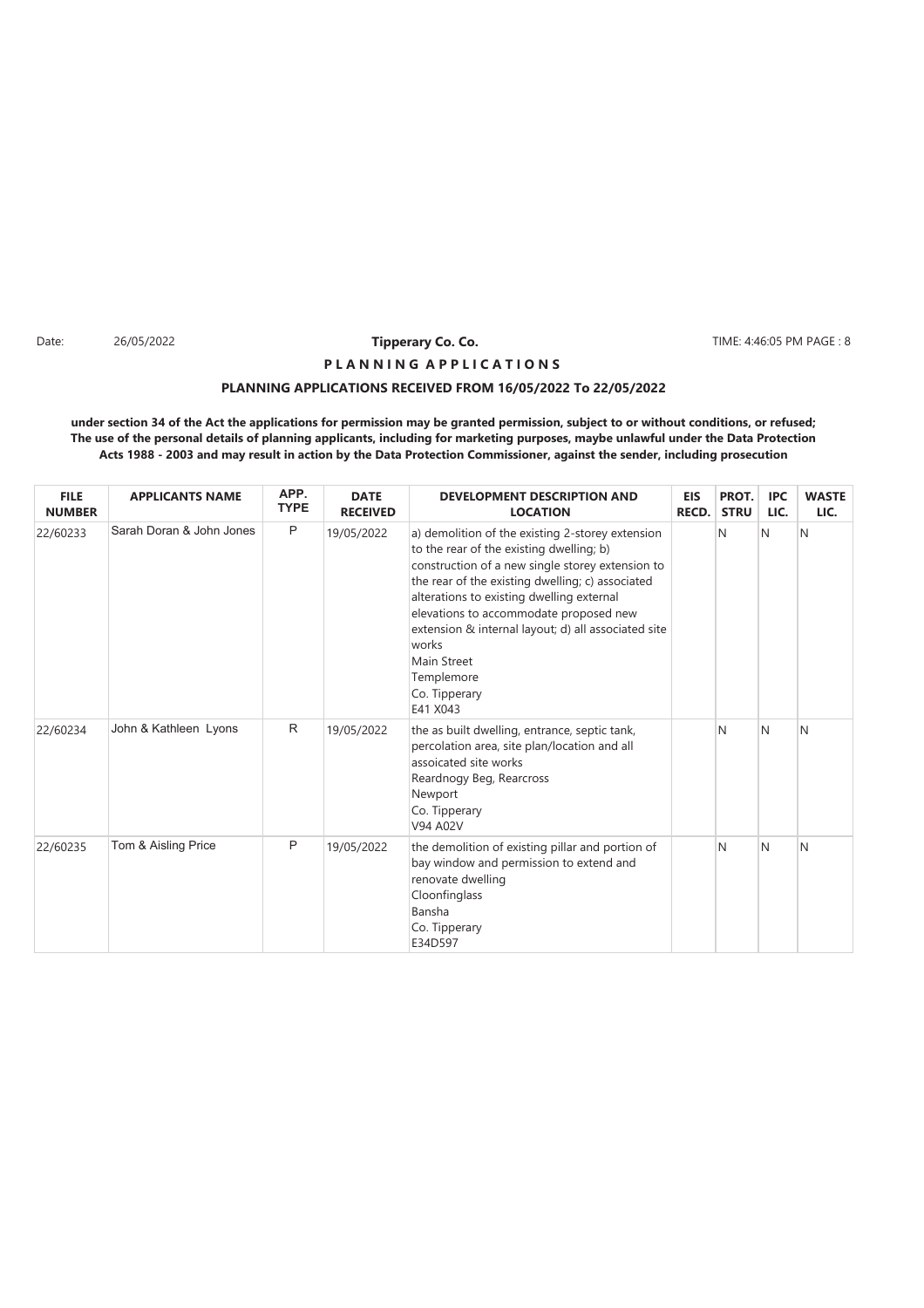Date: 26/05/2022 **Tipperary Co. Co. The Co. 2008 TIME: 4:46:05 PM PAGE : 9** 

# **PLANNING APPLICATIONS RECEIVED FROM 16/05/2022 To 22/05/2022 P L A N N I N G A P P L I C A T I O N S**

| <b>FILE</b><br><b>NUMBER</b> | <b>APPLICANTS NAME</b>                     | APP.<br><b>TYPE</b> | <b>DATE</b><br><b>RECEIVED</b> | <b>DEVELOPMENT DESCRIPTION AND</b><br><b>LOCATION</b>                                                                                                                                                                                                                                                                                                                                                                                                                                                                                                                                                                                                                                                                                                                                                                    | <b>EIS</b><br>RECD. | PROT.<br><b>STRU</b> | <b>IPC</b><br>LIC. | <b>WASTE</b><br>LIC. |
|------------------------------|--------------------------------------------|---------------------|--------------------------------|--------------------------------------------------------------------------------------------------------------------------------------------------------------------------------------------------------------------------------------------------------------------------------------------------------------------------------------------------------------------------------------------------------------------------------------------------------------------------------------------------------------------------------------------------------------------------------------------------------------------------------------------------------------------------------------------------------------------------------------------------------------------------------------------------------------------------|---------------------|----------------------|--------------------|----------------------|
| 22/60236                     | Sustainable Projects<br><b>Ireland CLG</b> | P                   | 19/05/2022                     | installation of a streetlighting network<br>comprising lighting columns and fixtures above<br>and below ground level and all ancillary works;<br>erection of 2 no. pedestrian footbridges and<br>associated foundations; complete road turning<br>bays and construction of traffic ramps to taken<br>in charge standards; complete road signage and<br>road markings to taken in charge standards;<br>repair of identified existing<br>footpaths/greenways; erection of security<br>fencing around waste water treatment plant;<br>erection of security fencing around sewage<br>pumping station; connection of water main at<br>Step Road entrance and installation of<br>tarmacadam at Step Road entrance; and all<br>ancillary works<br>Cloughjordan Ecovillage<br>Oxpark & Townfields<br>Cloughjordan, Co. Tipperary |                     | N                    | N                  | N                    |
| 22/60237                     | <b>Micheal Cahill</b>                      | P                   | 20/05/2022                     | a dwelling house with domestic garage,<br>entrance, effluent treatment system together<br>with all associated site works<br>Pallashill<br>Drombane<br>Thurles,<br>Co. Tipperary                                                                                                                                                                                                                                                                                                                                                                                                                                                                                                                                                                                                                                          |                     | N                    | N                  | N                    |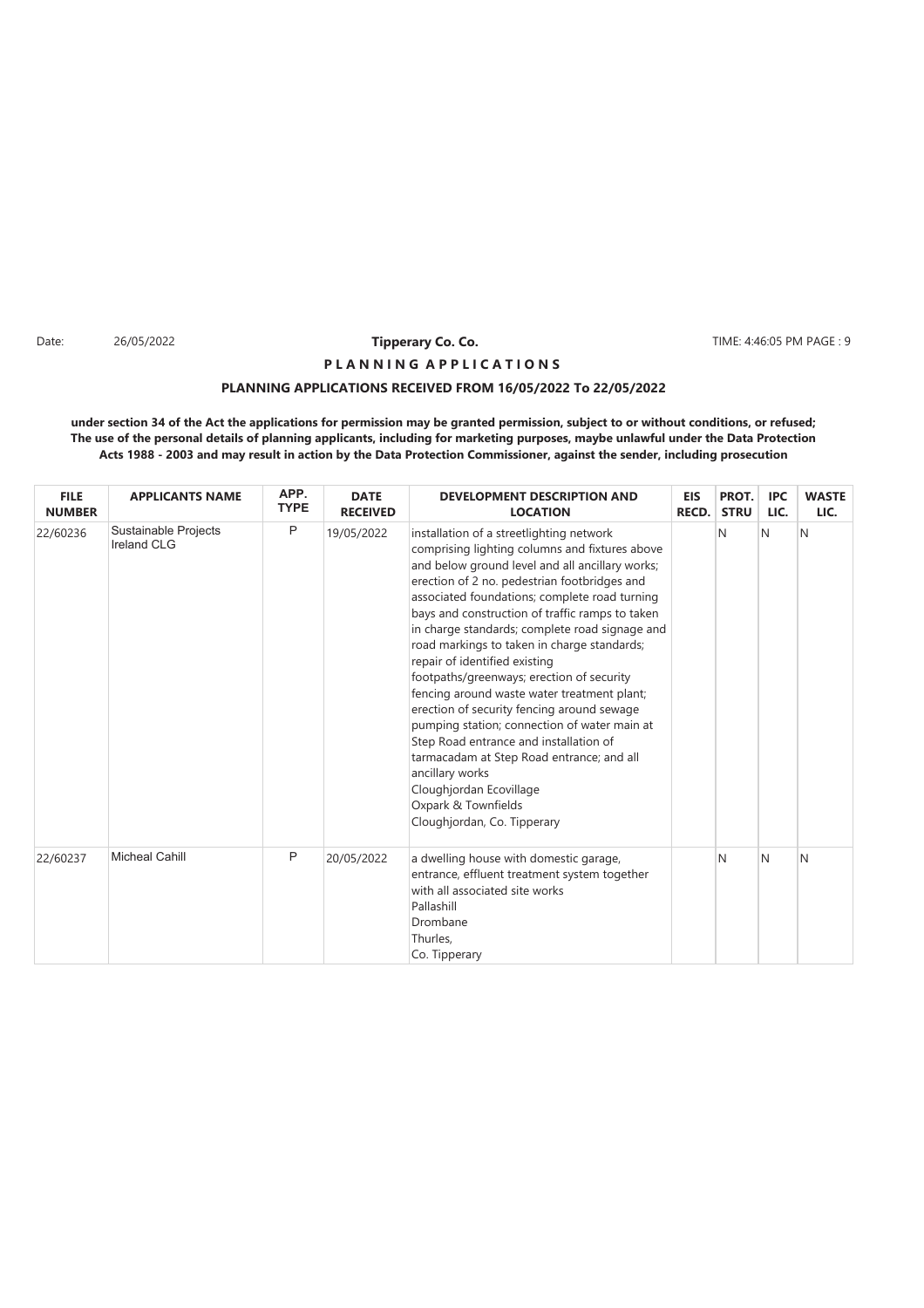Date: 26/05/2022 **Tipperary Co. Co. The Co. 10 TIME: 4:46:05 PM PAGE : 10** 

# **PLANNING APPLICATIONS RECEIVED FROM 16/05/2022 To 22/05/2022 P L A N N I N G A P P L I C A T I O N S**

**under section 34 of the Act the applications for permission may be granted permission, subject to or without conditions, or refused; The use of the personal details of planning applicants, including for marketing purposes, maybe unlawful under the Data Protection Acts 1988 - 2003 and may result in action by the Data Protection Commissioner, against the sender, including prosecution**

| <b>FILE</b>   | <b>APPLICANTS NAME</b>          | APP.        | <b>DATE</b>     | <b>DEVELOPMENT DESCRIPTION AND</b>                                                                                                                            | <b>EIS</b> | PROT.       | <b>IPC</b> | <b>WASTE</b> |
|---------------|---------------------------------|-------------|-----------------|---------------------------------------------------------------------------------------------------------------------------------------------------------------|------------|-------------|------------|--------------|
| <b>NUMBER</b> |                                 | <b>TYPE</b> | <b>RECEIVED</b> | <b>LOCATION</b>                                                                                                                                               | RECD.      | <b>STRU</b> | LIC.       | LIC.         |
| 22/60238      | Megan Timmons & Ian<br>McNamara | O           | 20/05/2022      | a dwelling house, garage, waste water treatment<br>system and entrance along with all ancillary site<br>works<br>Lisbrien<br>Capparoe<br>Nenagh, Co Tipperary |            | N           | N          | N            |

**25 Total:**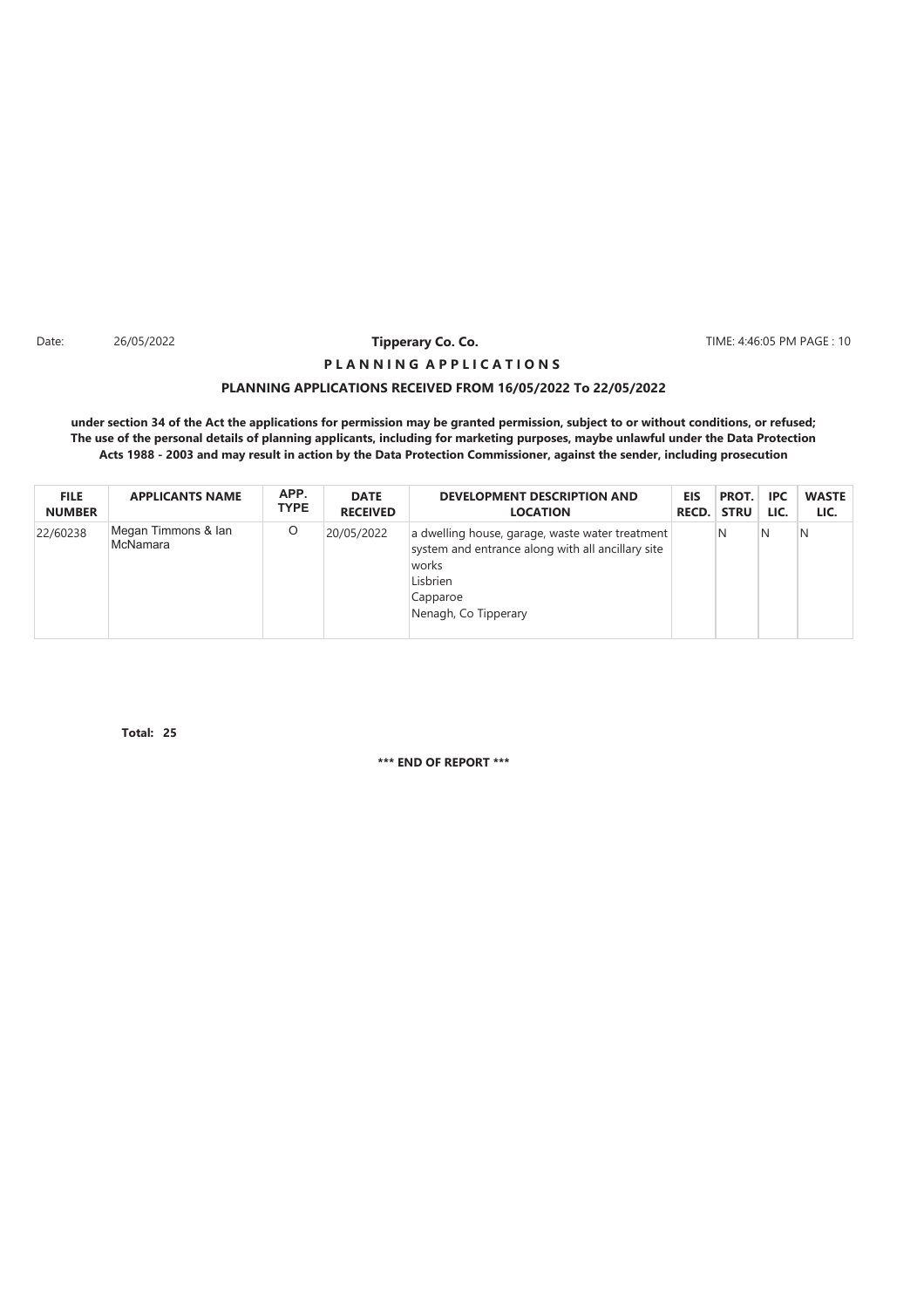#### Date: 26/05/2022 **Tipperary Co. Co. The Co. 1999** TIME: 4:27:53 PM PAGE : 1 **Tipperary Co. Co. P L A N N I N G A P P L I C A T I O N S**

#### **PLANNING APPLICATIONS GRANTED FROM 16/05/2022 To 22/05/2022**

**in deciding a planning application the planning authority, in accordance with section 34(3) of the Act, has had regard to submissions or observations recieved in accordance with these Regulations;**

| <b>FILE</b><br><b>NUMBER</b> | <b>APPLICANTS NAME</b>                    | APP.<br><b>TYPE</b> | <b>DATE</b><br><b>RECEIVED</b> | <b>DEVELOPMENT DESCRIPTION</b><br><b>AND LOCATION</b>                                                                                                                                                                                                                                                                                   | <b>M.O.</b><br><b>DATE</b> | <b>M.O.</b><br><b>NUMBER</b> |
|------------------------------|-------------------------------------------|---------------------|--------------------------------|-----------------------------------------------------------------------------------------------------------------------------------------------------------------------------------------------------------------------------------------------------------------------------------------------------------------------------------------|----------------------------|------------------------------|
| 21/1231                      | Seamus McKeogh                            | R                   | 19/08/2021                     | (a) kitchen extension, open living area and<br>associated works to dwelling, (b) former<br>stables converted to out-buildings at rear of<br>dwelling, (c) new stables building, adjoining<br>sand arena, access road, hard standing area<br>and all ancillary site development works<br>Ballycorrigan<br><b>Ballina</b><br>Co Tipperary | 19/05/2022                 |                              |
| 21/1376                      | <b>Hibernian Cellular Networks</b><br>Ltd | P                   | 16/09/2021                     | the erection of a 36m high lattice support<br>structure carrying antennas and dishes<br>together with associated ground-based<br>equipment containers all enclosed in security<br>fencing<br>Killeen<br>Borrisokane<br>Co. Tipperary                                                                                                    | 18/05/2022                 |                              |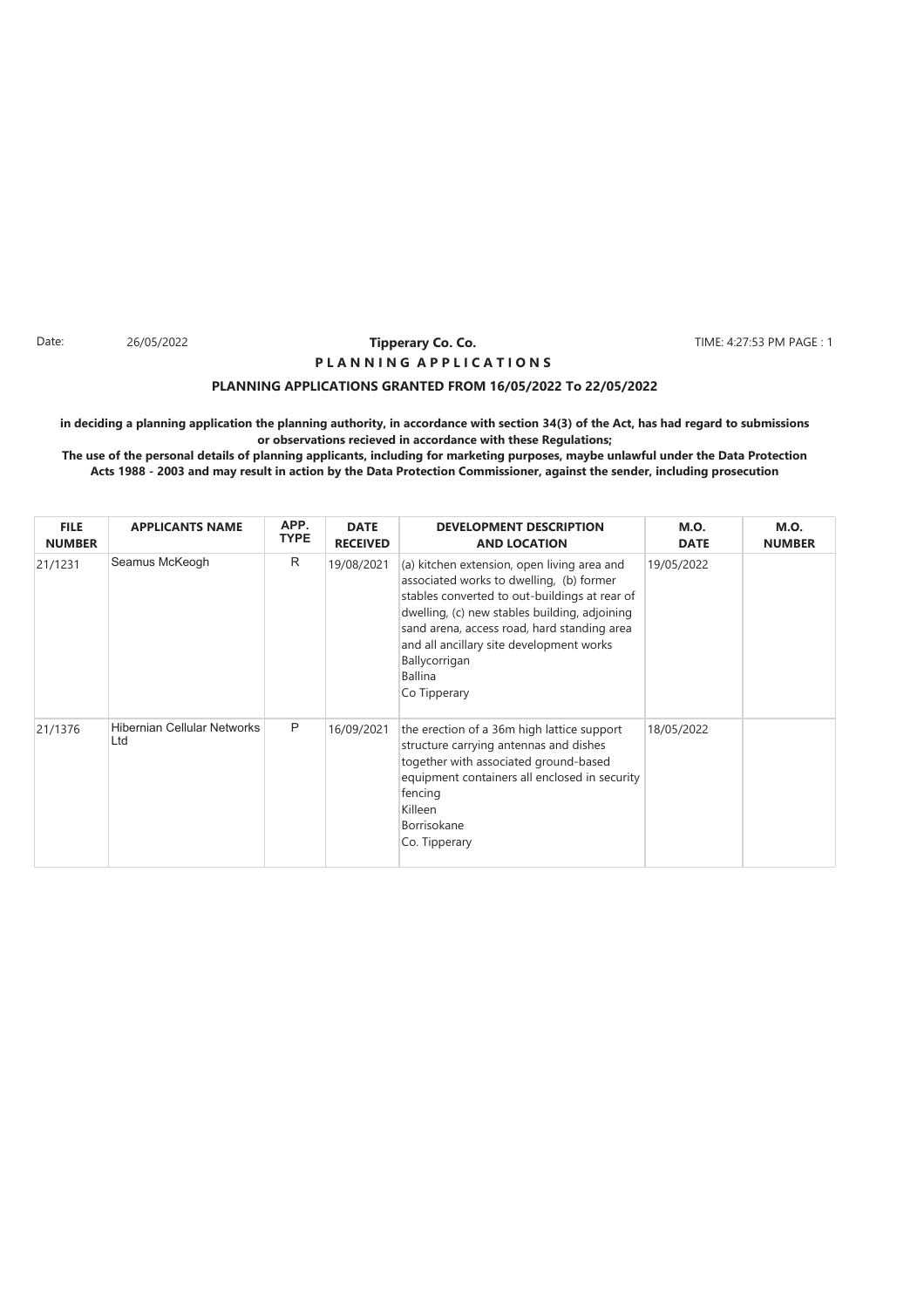#### Date: 26/05/2022 **Tipperary Co. Co. 2018** TIME: 4:27:53 PM PAGE : 2 **Tipperary Co. Co. P L A N N I N G A P P L I C A T I O N S**

#### **PLANNING APPLICATIONS GRANTED FROM 16/05/2022 To 22/05/2022**

**in deciding a planning application the planning authority, in accordance with section 34(3) of the Act, has had regard to submissions or observations recieved in accordance with these Regulations;**

| <b>FILE</b><br><b>NUMBER</b> | <b>APPLICANTS NAME</b>            | APP.<br><b>TYPE</b> | <b>DATE</b><br><b>RECEIVED</b> | <b>DEVELOPMENT DESCRIPTION</b><br><b>AND LOCATION</b>                                                                                                                                                                       | <b>M.O.</b><br><b>DATE</b> | <b>M.O.</b><br><b>NUMBER</b> |
|------------------------------|-----------------------------------|---------------------|--------------------------------|-----------------------------------------------------------------------------------------------------------------------------------------------------------------------------------------------------------------------------|----------------------------|------------------------------|
| 22/33                        | Matthew Kennedy & Paula<br>Treacy | P                   | 18/01/2022                     | erection of a two storey dwelling with<br>detached garage with the installation of a<br>sewerage treatment system and associated<br>hard and soft landscaping<br>Knockanavar<br>Cappawhite<br>Co. Tipperary                 | 20/05/2022                 |                              |
| 22/257                       | Kildangan GAA Club                | P                   | 28/03/2022                     | construction of an astroturf playing area<br>incorporating a two-sided hurling wall with<br>associated fencing and flood lighting and all<br>associated site works<br>Kildangan<br>Ballycraggan<br>Puckane<br>Co. Tipperary | 16/05/2022                 |                              |
| 22/263                       | Richard McCormack                 | P                   | 30/03/2022                     | Change of use of existing commercial<br>hairdressing and beauty treatment salon to<br>domestic dwelling<br>Main Street<br>Killenaule<br>Thurles                                                                             | 16/05/2022                 |                              |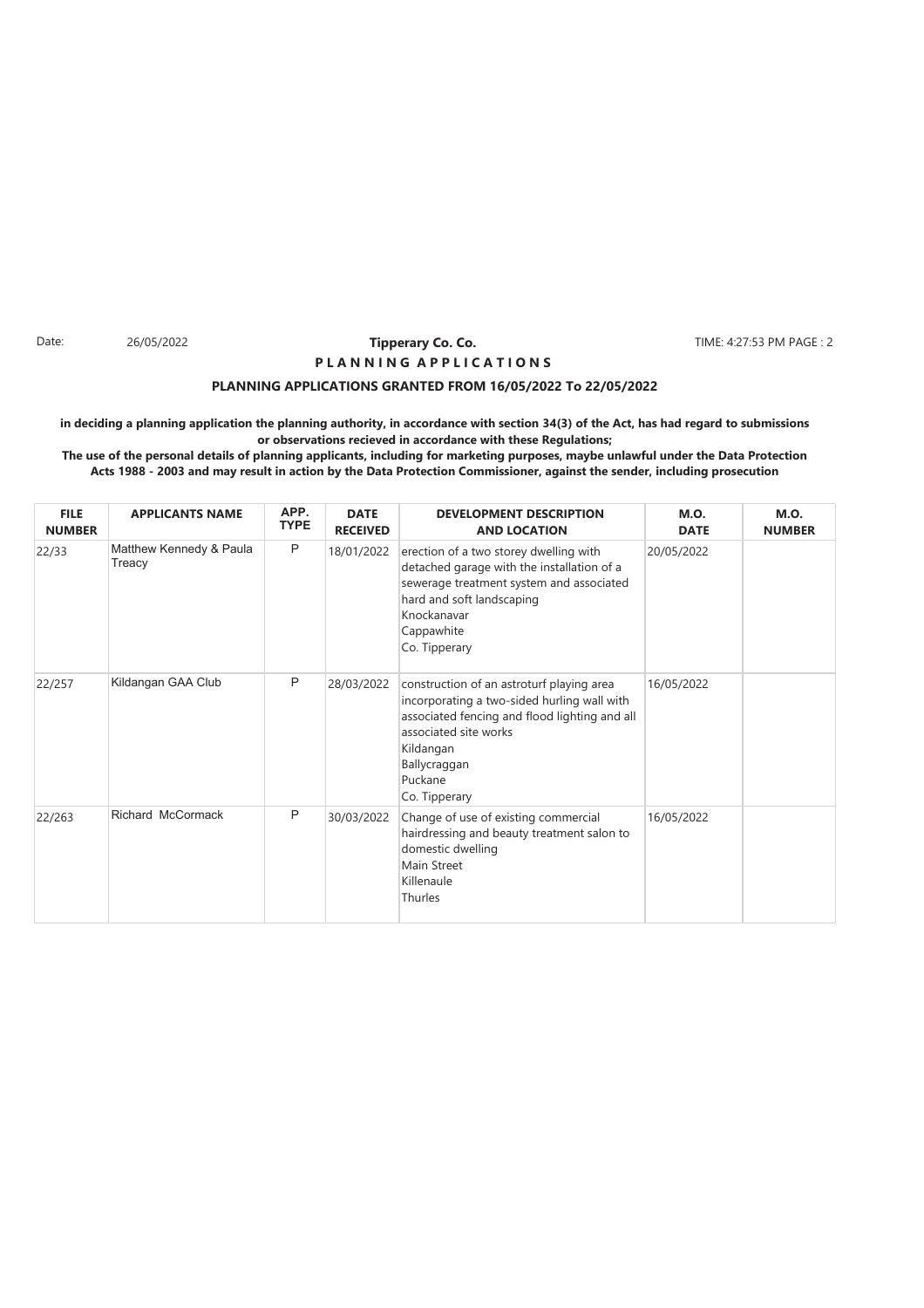#### Date: 26/05/2022 **Tipperary Co. Co. The Co. 1999 TIME: 4:27:53 PM PAGE : 3 Tipperary Co. Co. P L A N N I N G A P P L I C A T I O N S**

#### **PLANNING APPLICATIONS GRANTED FROM 16/05/2022 To 22/05/2022**

**in deciding a planning application the planning authority, in accordance with section 34(3) of the Act, has had regard to submissions or observations recieved in accordance with these Regulations;**

| <b>FILE</b><br><b>NUMBER</b> | <b>APPLICANTS NAME</b> | APP.<br><b>TYPE</b> | <b>DATE</b><br><b>RECEIVED</b> | <b>DEVELOPMENT DESCRIPTION</b><br><b>AND LOCATION</b>                                                                                                                                                                                                                                                                                                                                                                                                                                                                                    | <b>M.O.</b><br><b>DATE</b> | <b>M.O.</b><br><b>NUMBER</b> |
|------------------------------|------------------------|---------------------|--------------------------------|------------------------------------------------------------------------------------------------------------------------------------------------------------------------------------------------------------------------------------------------------------------------------------------------------------------------------------------------------------------------------------------------------------------------------------------------------------------------------------------------------------------------------------------|----------------------------|------------------------------|
| 22/264                       | J.S. & Mary Gubbins    | R                   | 30/03/2022                     | (a.) for "as built" variations to previously<br>approved dwelling and garage granted<br>under planning permission reference N.1343<br>and attic development granted under<br>planning permission reference 1786,<br>together with an unauthorised sunroom<br>extension to the rear. (b.) Permission to<br>remove sunroom and construct a storey and<br>a half extension to the rear, including<br>alterations to the existing dwelling, and for<br>revised site boundaries.<br>Millmount<br><b>Bulfin Road</b><br>Nenagh<br>Co Tipperary | 18/05/2022                 |                              |
| 22/272                       | Patrick Dalton         | P                   | 01/04/2022                     | Permission to construct a single storey A roof 19/05/2022<br>extension to replace existing flat roof annex<br>to the side of existing dwelling house,<br>inclusive of boundary modifications and all<br>site development works<br>Knockannapisha<br>Ballylooby<br>Cahir                                                                                                                                                                                                                                                                  |                            |                              |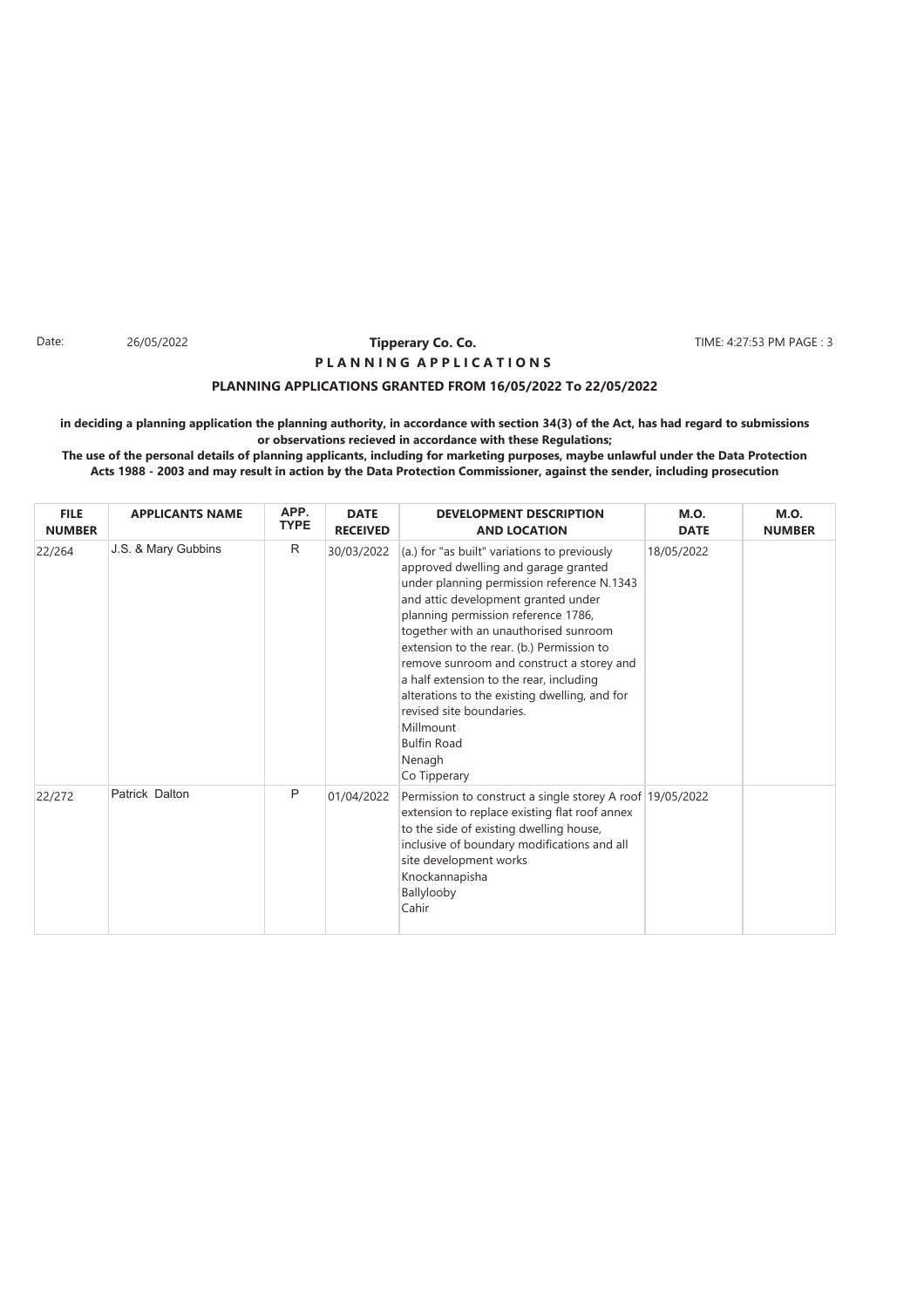#### Date: 26/05/2022 **Tipperary Co. Co. 2018** TIME: 4:27:53 PM PAGE : 4 **Tipperary Co. Co. P L A N N I N G A P P L I C A T I O N S**

#### **PLANNING APPLICATIONS GRANTED FROM 16/05/2022 To 22/05/2022**

**in deciding a planning application the planning authority, in accordance with section 34(3) of the Act, has had regard to submissions or observations recieved in accordance with these Regulations;**

| <b>FILE</b><br><b>NUMBER</b> | <b>APPLICANTS NAME</b> | APP.<br><b>TYPE</b> | <b>DATE</b><br><b>RECEIVED</b> | <b>DEVELOPMENT DESCRIPTION</b><br><b>AND LOCATION</b>                                                                                                                                                                                                                                                                                                               | <b>M.O.</b><br><b>DATE</b> | <b>M.O.</b><br><b>NUMBER</b> |
|------------------------------|------------------------|---------------------|--------------------------------|---------------------------------------------------------------------------------------------------------------------------------------------------------------------------------------------------------------------------------------------------------------------------------------------------------------------------------------------------------------------|----------------------------|------------------------------|
| 22/275                       | John Halley            | R                   | 04/04/2022                     | for steel framed steel cladded stable building 19/05/2022<br>for seven horses, steel framed steel cladded<br>hay barn structure, farm machinery<br>compound/hard stand, new gateway and<br>underground effluent storage tank and for<br>permission for the erection of a dung stead<br>and ancillary site works<br>Fethard Equine Hospital<br>Kilknockan<br>Fethard |                            |                              |
| 22/279                       | Thomas & Sarah Finnan  | P                   | 07/04/2022                     | demolition of existing Sun Lounge and to<br>construct extension to the rear of our<br>dwelling and to renovate existing dwelling<br>and associated site works<br>Garranacanty<br>Tipperary                                                                                                                                                                          | 20/05/2022                 |                              |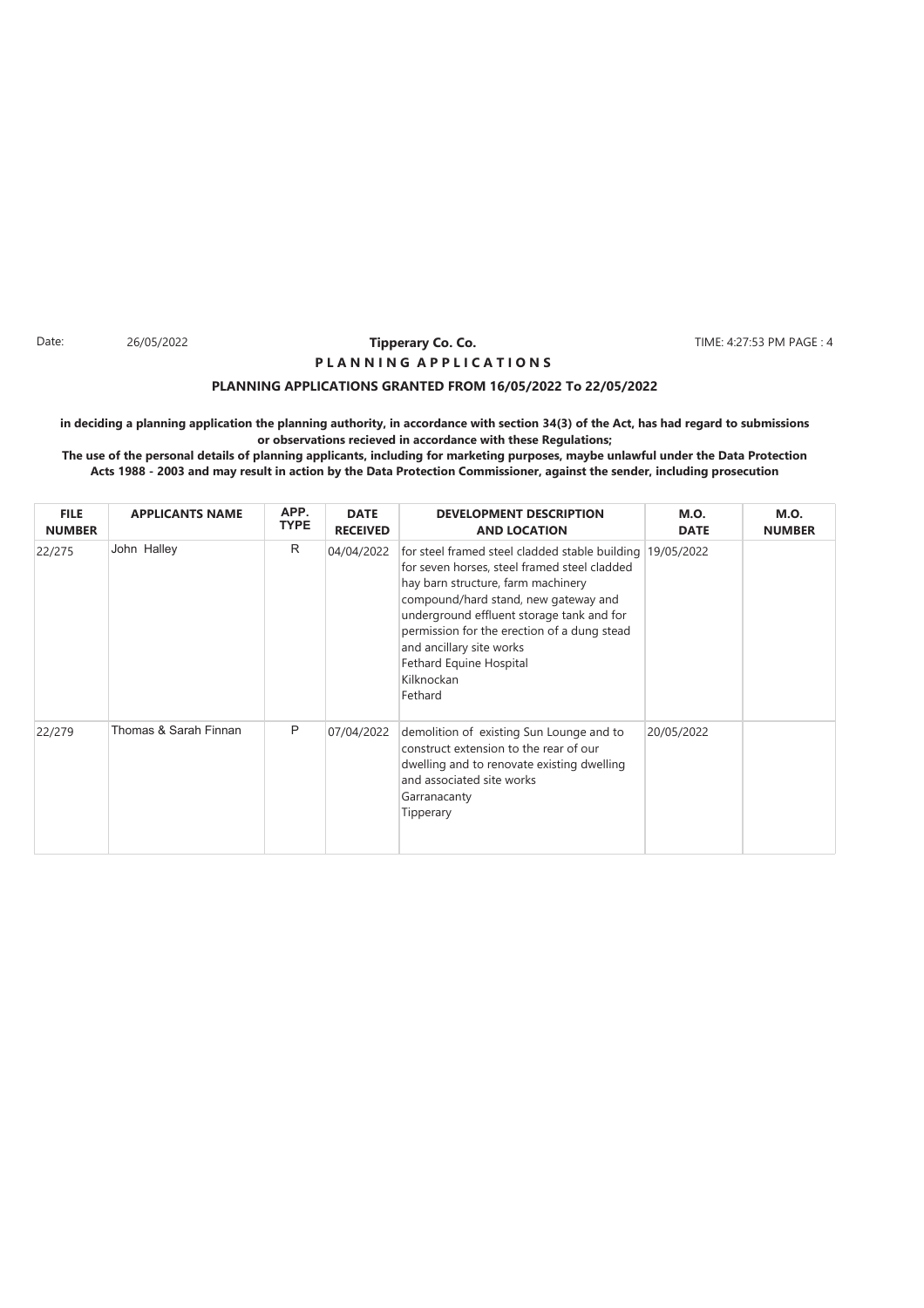#### Date: 26/05/2022 **Tipperary Co. Co. The Co. 1999 TIME: 4:27:53 PM PAGE : 5 Tipperary Co. Co. P L A N N I N G A P P L I C A T I O N S**

#### **PLANNING APPLICATIONS GRANTED FROM 16/05/2022 To 22/05/2022**

**in deciding a planning application the planning authority, in accordance with section 34(3) of the Act, has had regard to submissions or observations recieved in accordance with these Regulations;**

| <b>FILE</b><br><b>NUMBER</b> | <b>APPLICANTS NAME</b> | APP.<br><b>TYPE</b> | <b>DATE</b><br><b>RECEIVED</b> | <b>DEVELOPMENT DESCRIPTION</b><br><b>AND LOCATION</b>                                                                                                                                                                                                | <b>M.O.</b><br><b>DATE</b> | <b>M.O.</b><br><b>NUMBER</b> |
|------------------------------|------------------------|---------------------|--------------------------------|------------------------------------------------------------------------------------------------------------------------------------------------------------------------------------------------------------------------------------------------------|----------------------------|------------------------------|
| 22/60144                     | Kieran Dooley          | P                   | 29/03/2022                     | To block up existing combined agricultural /<br>residential entrance and replace with a new<br>combined agricultural / residential entrance<br>along with all ancillary site works<br>Lisnageenly<br>Silvermines<br>Nenagh, Co Tipperary<br>E45 ND99 | 18/05/2022                 |                              |
| 22/60145                     | <b>Ben Hutchinson</b>  | P                   | 30/03/2022                     | 34 square meters of photovoltaic solar<br>panels to the existing south facing roof of<br>the house and all associated works.<br>7 Fainne Crann<br>Cloughjordan<br>Co Tipperary<br>E53 Y033                                                           | 18/05/2022                 |                              |
| 22/60161                     | Paul Kavanagh          | $\mathsf{R}$        | 06/04/2022                     | new slatted, loose and cubicle bovine animal<br>accommodation shed with slatted waste<br>storage and all associated site works<br>Knockanglass,<br>Moyglass,<br>Co.Tipperary<br>E41KF64                                                              | 19/05/2022                 |                              |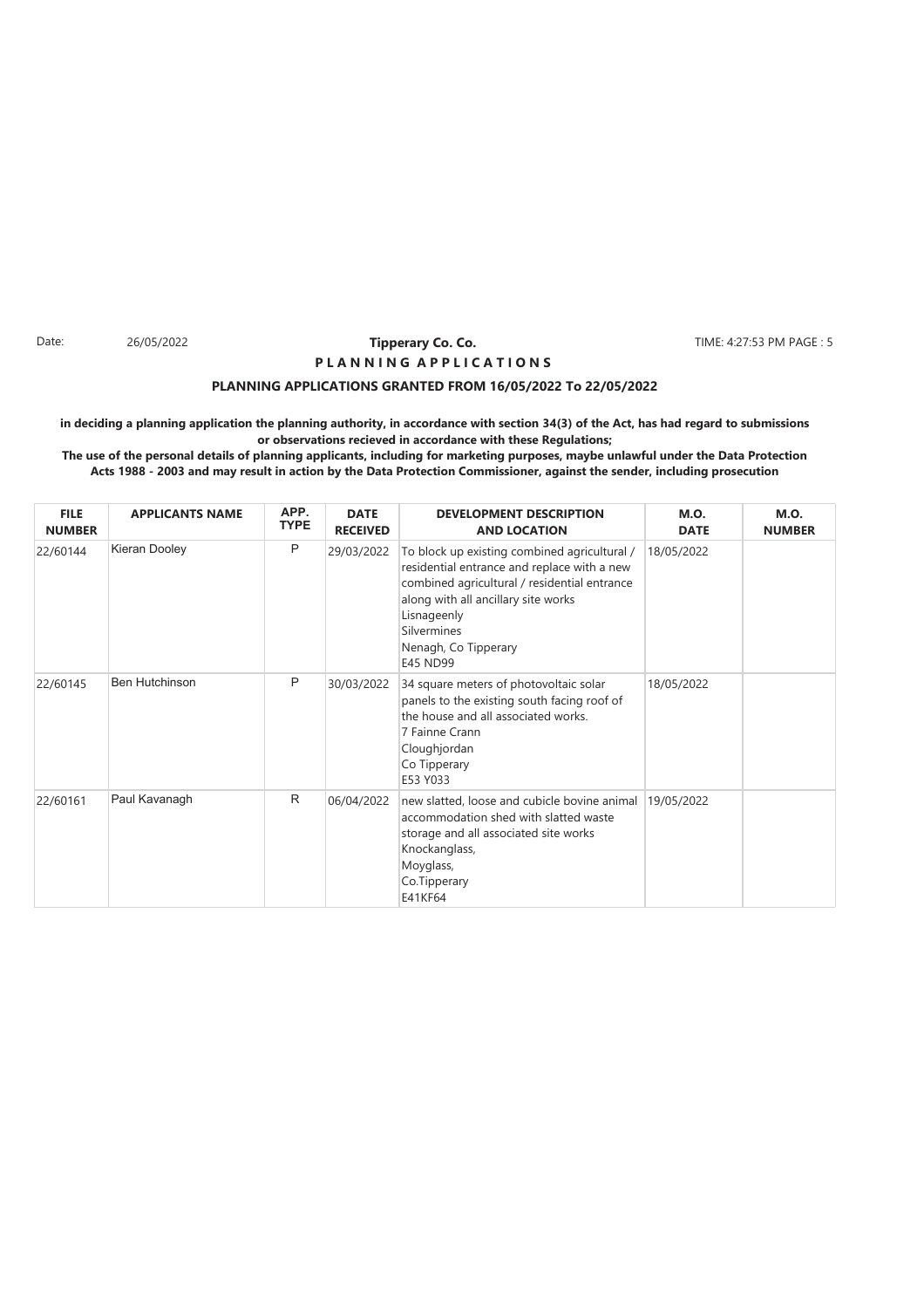#### Date: 26/05/2022 **Tipperary Co. Co. 2018** TIME: 4:27:53 PM PAGE : 6 **Tipperary Co. Co. P L A N N I N G A P P L I C A T I O N S**

#### **PLANNING APPLICATIONS GRANTED FROM 16/05/2022 To 22/05/2022**

**in deciding a planning application the planning authority, in accordance with section 34(3) of the Act, has had regard to submissions or observations recieved in accordance with these Regulations;**

**The use of the personal details of planning applicants, including for marketing purposes, maybe unlawful under the Data Protection Acts 1988 - 2003 and may result in action by the Data Protection Commissioner, against the sender, including prosecution**

| <b>FILE</b>   | <b>APPLICANTS NAME</b> | APP.        | <b>DATE</b>     | <b>DEVELOPMENT DESCRIPTION</b>                                                                                                                              | <b>M.O.</b> | <b>M.O.</b>   |
|---------------|------------------------|-------------|-----------------|-------------------------------------------------------------------------------------------------------------------------------------------------------------|-------------|---------------|
| <b>NUMBER</b> |                        | <b>TYPE</b> | <b>RECEIVED</b> | <b>AND LOCATION</b>                                                                                                                                         | <b>DATE</b> | <b>NUMBER</b> |
| 22/60163      | Ronan Fitzgerald       | P           | 07/04/2022      | a dwelling house, garage, driveway, new<br>entrance, treatment system and all<br>associated site development works<br>Tullamain<br>Fethard<br>Co. Tipperary | 20/05/2022  |               |

**13 Total:**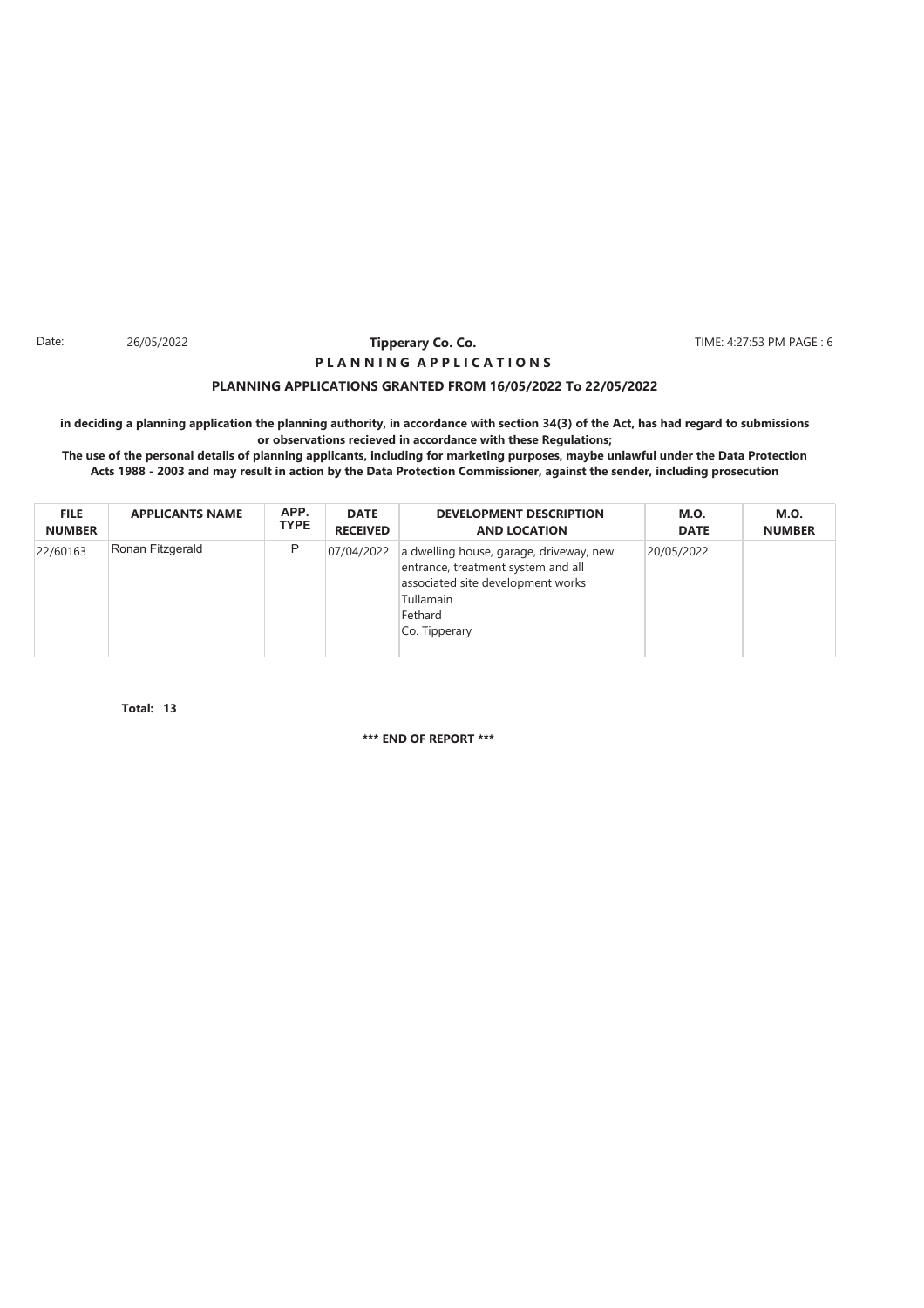Date: 26/05/2022 **Tipperary Co. Co. The Co. The Co. 2018** TIME: 4:28:34 PM PAGE : 1

## **PLANNING APPLICATIONS REFUSED FROM 16/05/2022 To 22/05/2022 P L A N N I N G A P P L I C A T I O N S**

**in deciding a planning application the planning authority, in accordance with section 34(3) of the Act, has had regard to submissions or observations recieved in accordance with these Regulations;**

**The use of the personal details of planning applicants, including for marketing purposes, maybe unlawful under the Data Protection Acts 1988 - 2003 and may result in action by the Data Protection Commissioner, against the sender, including prosecution**

| <b>FILE</b><br><b>NUMBER</b> | <b>APPLICANTS NAME</b>  | APP.<br><b>TYPE</b> | <b>DATE</b><br><b>RECEIVED</b> | DEVELOPMENT DESCRIPTION AND LOCATION                                                                                 | <b>M.O.</b><br><b>DATE</b> | <b>M.O.</b><br><b>NUMBER</b> |
|------------------------------|-------------------------|---------------------|--------------------------------|----------------------------------------------------------------------------------------------------------------------|----------------------------|------------------------------|
| 22/60160                     | Softwash Laundrette Ltd | R                   | 06/04/2022                     | two standalone Laundrette Kiosks and all<br>associated works<br><b>Upper Friar Street</b><br>Cashel<br>Co. Tipperary | 20/05/2022                 |                              |

**1 Total:**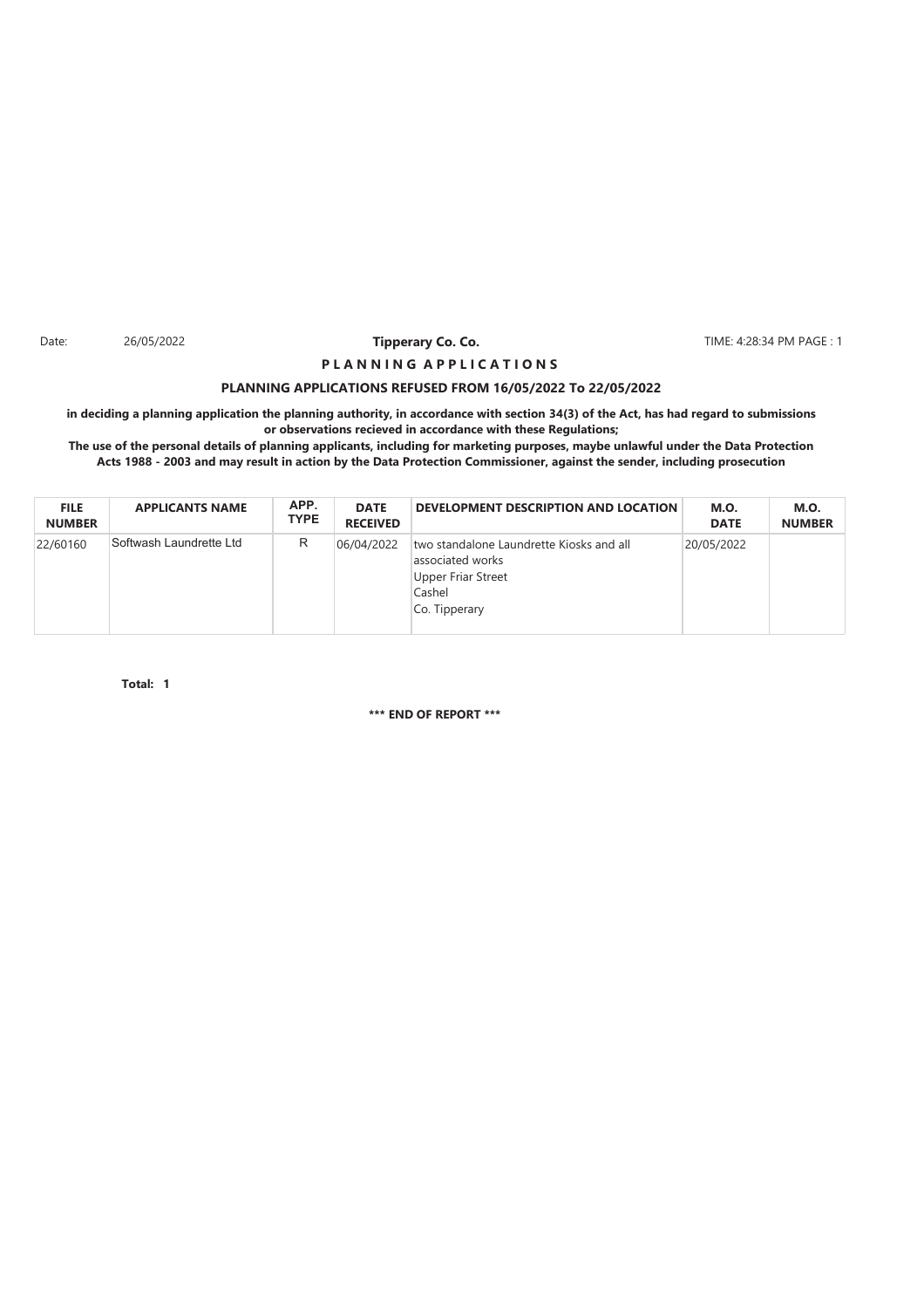Date: 26/05/2022 **Tipperary Co. Co. The Co. Formulate: 4:28:34 PM PAGE : 2** 

## **PLANNING APPLICATIONS REFUSED FROM 16/05/2022 To 22/05/2022 P L A N N I N G A P P L I C A T I O N S**

**in deciding a planning application the planning authority, in accordance with section 34(3) of the Act, has had regard to submissions or observations recieved in accordance with these Regulations;**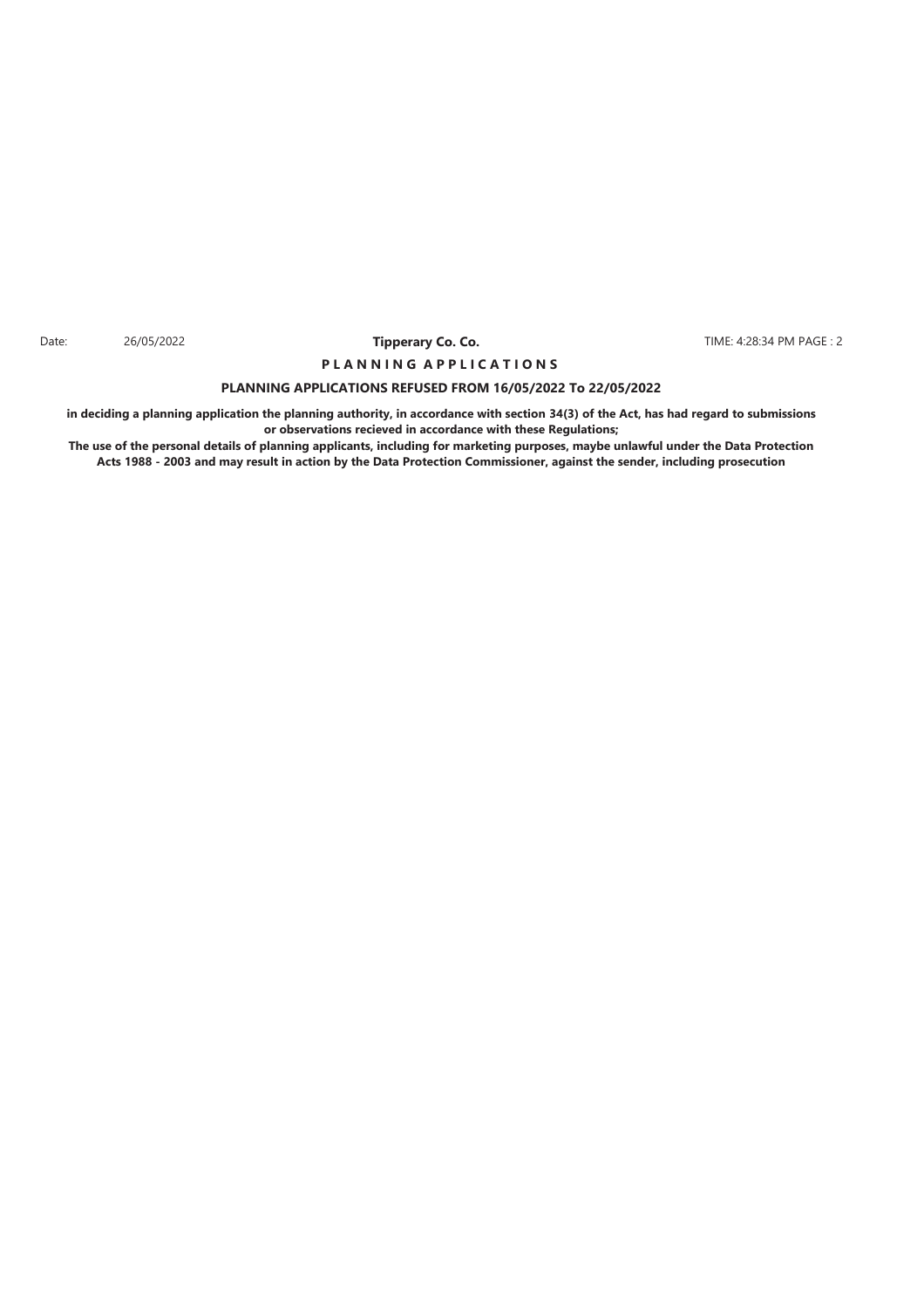Date: 26/05/2022 **Tipperary Co. Co. The Co. The Co. TIME: 4:27:00 PM PAGE : 1** 

#### **P L A N N I N G A P P L I C A T I O N S**

#### **FURTHER INFORMATION RECEIVED/VALIDATED APPLICATIONS FROM 16/05/2022 To 22/05/2022**

| <b>FILE</b><br><b>NUMBER</b> | <b>APPLICANTS NAME</b> | APP.<br><b>TYPE</b> | <b>DATE</b><br><b>INVALID</b> | <b>DATE</b><br><b>RECEIVED</b> |    | <b>DEVELOPMENT DESCRIPTION</b><br><b>AND LOCATION</b>                                                                                                                                                                                                                                                                                                                                                                                                                                        |
|------------------------------|------------------------|---------------------|-------------------------------|--------------------------------|----|----------------------------------------------------------------------------------------------------------------------------------------------------------------------------------------------------------------------------------------------------------------------------------------------------------------------------------------------------------------------------------------------------------------------------------------------------------------------------------------------|
| 21/899                       | Pat Toomey             | R                   |                               | 17/05/2022                     | F. | (i) single storey building for use as car valet (50 sq.m),<br>(ii) single storey storage building (118 sq.m), (iii)<br>relocation of totem sign, (iv) alterations to forecourt<br>layout and associated site works and Permission for<br>(i) change of use of existing convenience shop to<br>include part off-licence use (area of off-licence use 22<br>sq.m), (ii) single storey retail building (247 sq.m) and<br>all associated site works<br>Monard Village<br>Monard<br>Co. Tipperary |
| 21/918                       | Coillte                | P                   |                               | 20/05/2022                     | F. | construction of a new longitudinal loading bay<br>adjacent to the North Western side of the existing<br>public road for temporary forest use, the longitudinal<br>loading bay has been designed as per COFORD<br>Forest Road Manual and will comprise clear visibility<br>sightlines, associated setting back of adjacent<br>roadside boundaries, provision of associated surface<br>water drainage and all associated site works<br>Foilycleary<br>Kilcommon<br>Thurles, Co. Tipperary      |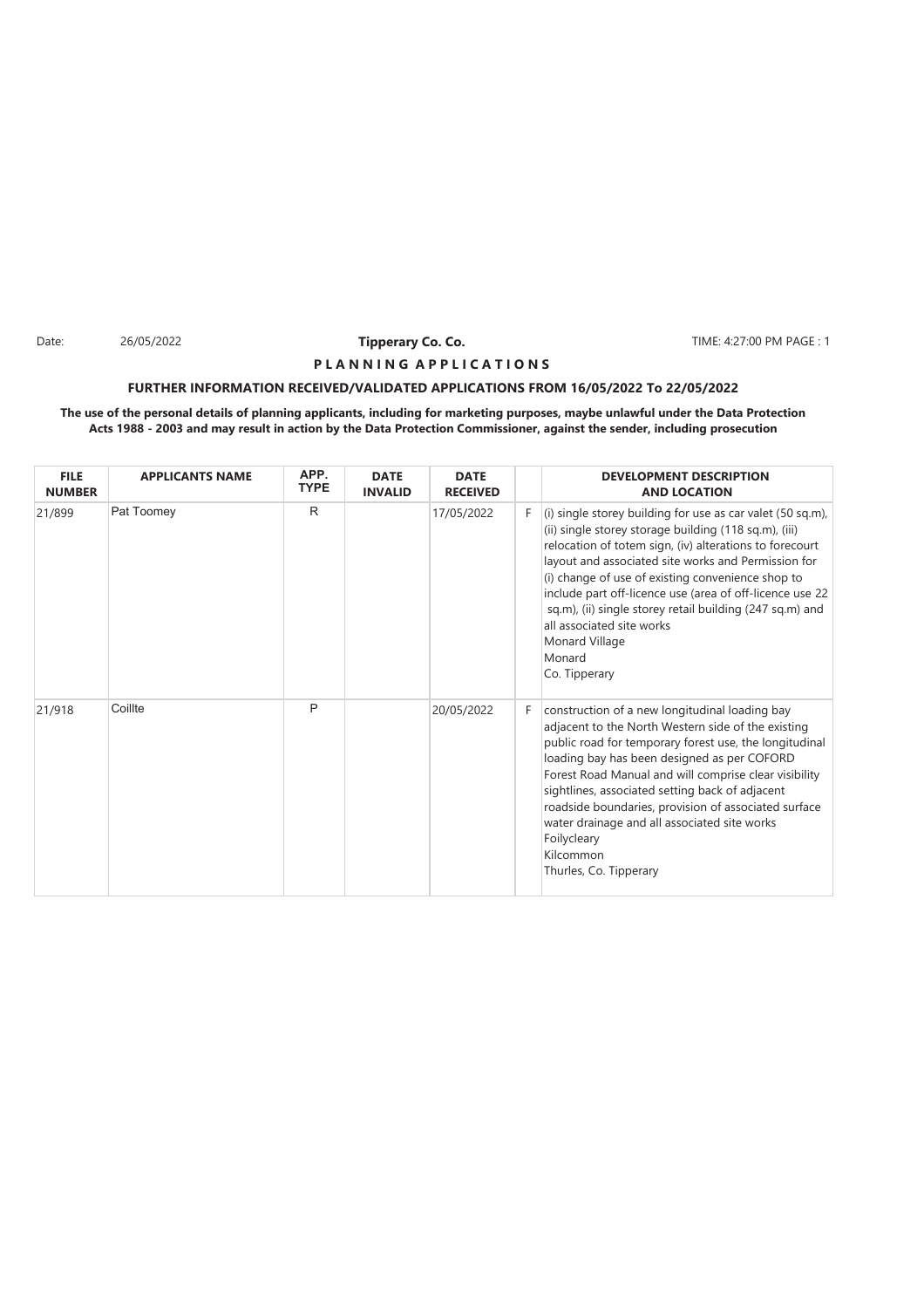Date: 26/05/2022 **Tipperary Co. Co. The Co. The Co. TIME: 4:27:00 PM PAGE : 2** 

### **P L A N N I N G A P P L I C A T I O N S**

#### **FURTHER INFORMATION RECEIVED/VALIDATED APPLICATIONS FROM 16/05/2022 To 22/05/2022**

| <b>FILE</b><br><b>NUMBER</b> | <b>APPLICANTS NAME</b>                 | APP.<br><b>TYPE</b> | <b>DATE</b><br><b>INVALID</b> | <b>DATE</b><br><b>RECEIVED</b> |    | <b>DEVELOPMENT DESCRIPTION</b><br><b>AND LOCATION</b>                                                                                                                                                                                                                                                                                                                                                                                                                                                             |
|------------------------------|----------------------------------------|---------------------|-------------------------------|--------------------------------|----|-------------------------------------------------------------------------------------------------------------------------------------------------------------------------------------------------------------------------------------------------------------------------------------------------------------------------------------------------------------------------------------------------------------------------------------------------------------------------------------------------------------------|
| 21/1421                      | <b>JBSC Developments Ltd</b>           | P                   |                               | 17/05/2022                     | F  | a dwelling house along with all ancillary site works<br>Garrykennedy/Shesharoe<br>Portroe<br>Nenagh<br>Co Tipperary                                                                                                                                                                                                                                                                                                                                                                                               |
| 21/1421                      | <b>JBSC Developments Ltd</b>           | P                   |                               | 18/05/2022                     | F. | a dwelling house along with all ancillary site works<br>Garrykennedy/Shesharoe<br>Portroe<br>Nenagh<br>Co Tipperary                                                                                                                                                                                                                                                                                                                                                                                               |
| 21/1480                      | Shane Hogan                            | R                   |                               | 20/05/2022                     | F. | domestic garage / store<br>Prospect West<br>Puckaun<br>Co Tipperary                                                                                                                                                                                                                                                                                                                                                                                                                                               |
| 21/1839                      | Ronan Walsh and Amadean<br>Moore Walsh | P                   |                               | 16/05/2022                     | F. | demolition of existing storey and half style dwelling<br>house and sheds and decommissioning of septic<br>tank, construction of new storey dwelling house,<br>domestic garage, new secondary waste water<br>treatment system and soil polishing filter, connection<br>to mains water supply, relocation of the site entrance<br>to improve sightlines, landscaping, solar panels on<br>the roof of the dwelling house and all associated site<br>works<br>Tullowmacjames<br>Templetuohy<br>Thurles, Co. Tipperary |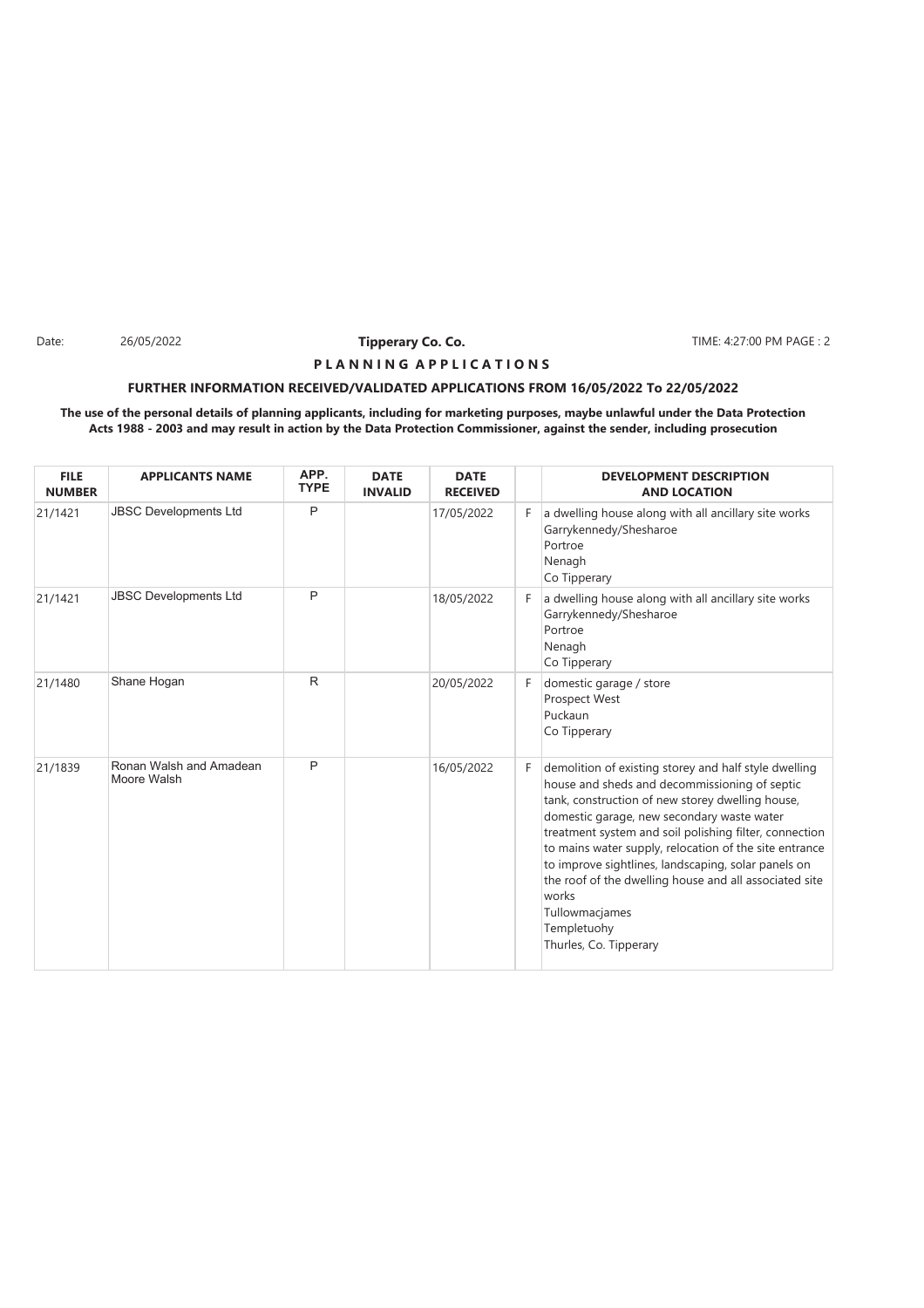Date: 26/05/2022 **Tipperary Co. Co. The Co. The Co. TIME: 4:27:00 PM PAGE : 3** 

## **P L A N N I N G A P P L I C A T I O N S**

### **FURTHER INFORMATION RECEIVED/VALIDATED APPLICATIONS FROM 16/05/2022 To 22/05/2022**

| <b>FILE</b><br><b>NUMBER</b> | <b>APPLICANTS NAME</b>              | APP.<br><b>TYPE</b> | <b>DATE</b><br><b>INVALID</b> | <b>DATE</b><br><b>RECEIVED</b> |    | <b>DEVELOPMENT DESCRIPTION</b><br><b>AND LOCATION</b>                                                                                                                                                                                                                             |
|------------------------------|-------------------------------------|---------------------|-------------------------------|--------------------------------|----|-----------------------------------------------------------------------------------------------------------------------------------------------------------------------------------------------------------------------------------------------------------------------------------|
| 21/1841                      | <b>Tracy and Patrick Fitzgerald</b> | P                   |                               | 18/05/2022                     | F. | construction of proposed two storey dwelling, car<br>port, domestic outbuilding, a proposed septic tank<br>and percolation area, all associated site works<br>including a proposed site and field entrance off a<br>shared access lane<br>Tullaskeagh<br>Roscrea<br>Co. Tipperary |
| 22/1                         | Donal O'Neill                       | P                   |                               | 20/05/2022                     | F. | alterations to existing dwelling to include 1) changes<br>to elevations 2) extensions 3) renovation of<br>outbuilding for domestic use and all ancillary works<br>Ballinamona<br>Golden<br>Co. Tipperary                                                                          |
| 22/35                        | Helen O'Connor                      | P                   |                               | 17/05/2022                     | F. | to carry out alterations and extension to existing<br>dwelling including the repositioning of existing site<br>entrance and all associated site works<br>No. 5 Brittas<br>Thurles<br>Co Tipperary                                                                                 |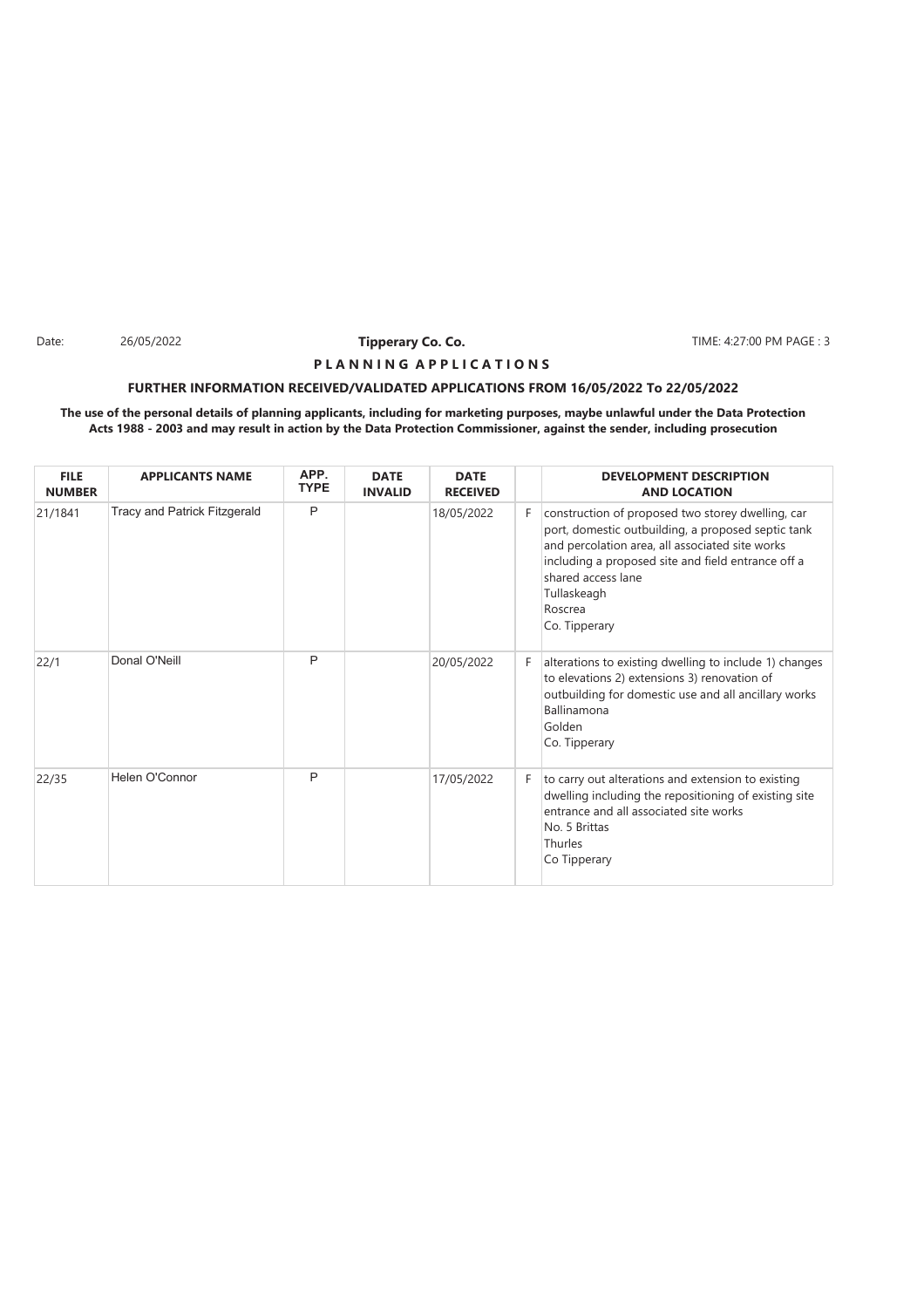Date: 26/05/2022 **Tipperary Co. Co. The Co. The Co. TIME: 4:27:00 PM PAGE : 4** 

#### **P L A N N I N G A P P L I C A T I O N S**

#### **FURTHER INFORMATION RECEIVED/VALIDATED APPLICATIONS FROM 16/05/2022 To 22/05/2022**

| <b>FILE</b><br><b>NUMBER</b> | <b>APPLICANTS NAME</b> | APP.<br><b>TYPE</b> | <b>DATE</b><br><b>INVALID</b> | <b>DATE</b><br><b>RECEIVED</b> |    | <b>DEVELOPMENT DESCRIPTION</b><br><b>AND LOCATION</b>                                                                                                                                                                                                                                                                                                                                                                                                                                                                                                                                                                                                          |
|------------------------------|------------------------|---------------------|-------------------------------|--------------------------------|----|----------------------------------------------------------------------------------------------------------------------------------------------------------------------------------------------------------------------------------------------------------------------------------------------------------------------------------------------------------------------------------------------------------------------------------------------------------------------------------------------------------------------------------------------------------------------------------------------------------------------------------------------------------------|
| 22/98                        | David Young            | P                   |                               | 20/05/2022                     | F. | (a) part 2 storey (loweaves)/part single storey<br>replacement dwelling, (b) alterations/changes to<br>existing dwelling to create single storey garage<br>ancillary to proposed replacement dwelling, (c) new<br>treatment system and percolation area (d) new<br>entrance from public road replacing agricultural<br>entrance and to facilitate future combined access, on<br>completion of roads re-alignment works of R498 by<br>Latteragh Project Team, (e) proposed single storey<br>detached garage (adjacent proposed dwelling) and (f)<br>all associated site works and ancillary services<br>Carrick, Maunsell<br>Latteragh<br>Nenagh, Co. Tipperary |
| 22/60022                     | Jeremy & Therese Smith | P                   |                               | 17/05/2022                     | F. | the construction of an extension to the side of the<br>existing dwelling, two storey at the front and single<br>storey to the rear, replacement of upper level rear<br>rooflights with dormer windows, internal alterations,<br>all landscaping and ancillary site works associated<br>with the proposed works<br><b>Brookfield</b><br>Coolbawn<br>Co. Tipperary.<br>E45 PT18                                                                                                                                                                                                                                                                                  |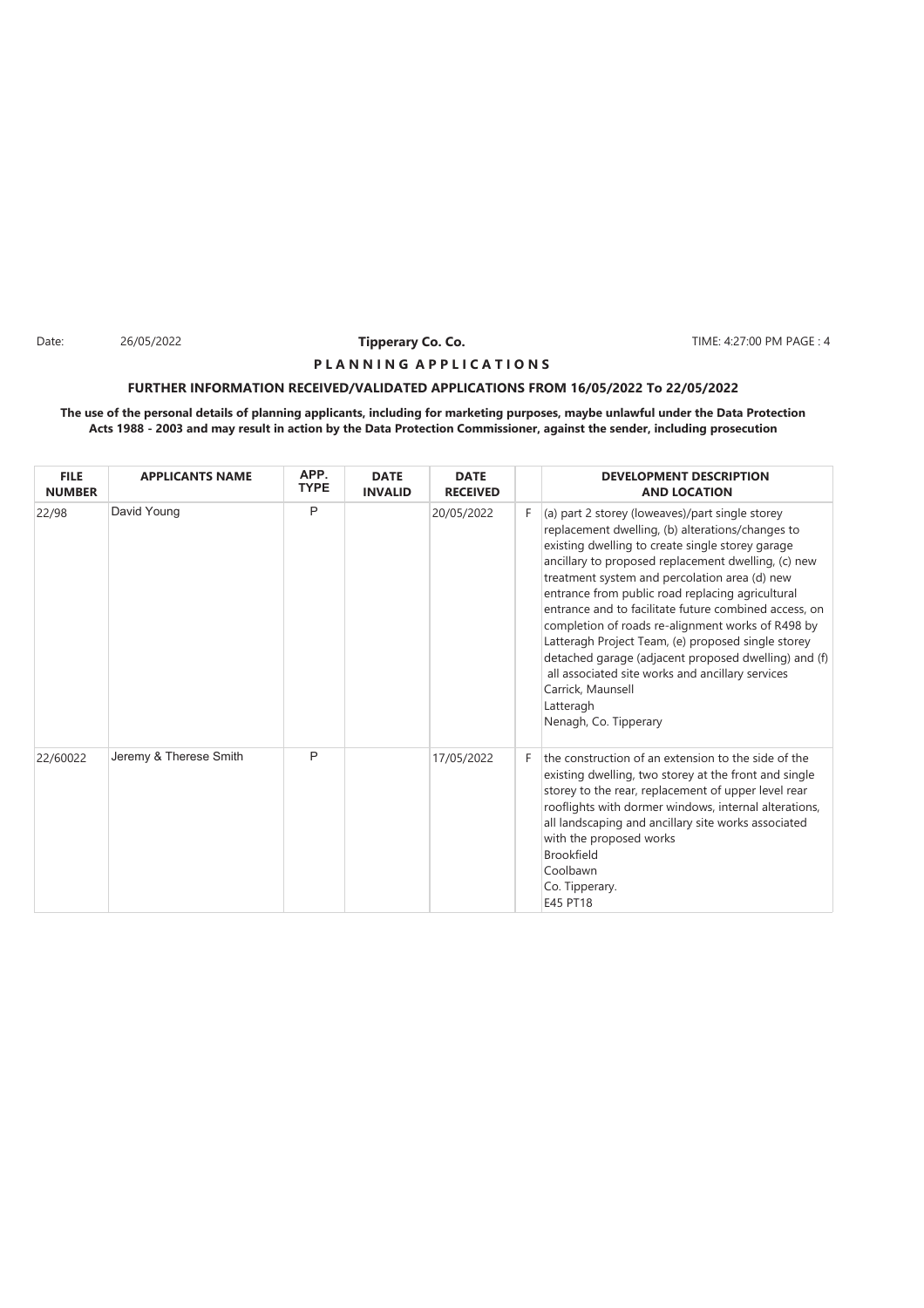Date: 26/05/2022 **Tipperary Co. Co. The Co. The Co. TIME: 4:27:00 PM PAGE : 5** 

#### **P L A N N I N G A P P L I C A T I O N S**

#### **FURTHER INFORMATION RECEIVED/VALIDATED APPLICATIONS FROM 16/05/2022 To 22/05/2022**

| <b>FILE</b><br><b>NUMBER</b> | <b>APPLICANTS NAME</b>    | APP.<br><b>TYPE</b> | <b>DATE</b><br><b>INVALID</b> | <b>DATE</b><br><b>RECEIVED</b> |    | <b>DEVELOPMENT DESCRIPTION</b><br><b>AND LOCATION</b>                                                                                                                                                                                                                                                                                                                                                                                                                                                                                                                                                                                                                              |
|------------------------------|---------------------------|---------------------|-------------------------------|--------------------------------|----|------------------------------------------------------------------------------------------------------------------------------------------------------------------------------------------------------------------------------------------------------------------------------------------------------------------------------------------------------------------------------------------------------------------------------------------------------------------------------------------------------------------------------------------------------------------------------------------------------------------------------------------------------------------------------------|
| 22/60073                     | Richard & Kimberly Morkan | P                   |                               | 18/05/2022                     | F. | for change of use from previous retail use at part of<br>the ground floor and to reinstate the building as a<br>single residential unit, to demolish an existing lean-<br>to extension and part of a single storey extension to<br>the rear of the dwelling, to re-roof the building in<br>natural slate, for repairs to the shopfront to include<br>replacement glazing, for removal of the rear chimney,<br>for alterations to some rear windows/door openings<br>to carry out internal alterations and modifications<br>together with any associated works. The above<br>proposed works are to protected structure.<br>Patrick Street<br>Templemore<br>Co. Tipperary<br>E41VN81 |
| 22/60079                     | Gavin O'Dwyer             | R                   |                               | 19/05/2022                     | F. | as constructed front porch, the conversion of the first<br>floor into living accommodation, the addition of<br>fenestration at both gable ends and the as<br>constructed domestic garage including all associated<br>site development works<br>Ballyclerihan<br>Clonmel<br>Co. Tipperary<br>E91YD82                                                                                                                                                                                                                                                                                                                                                                                |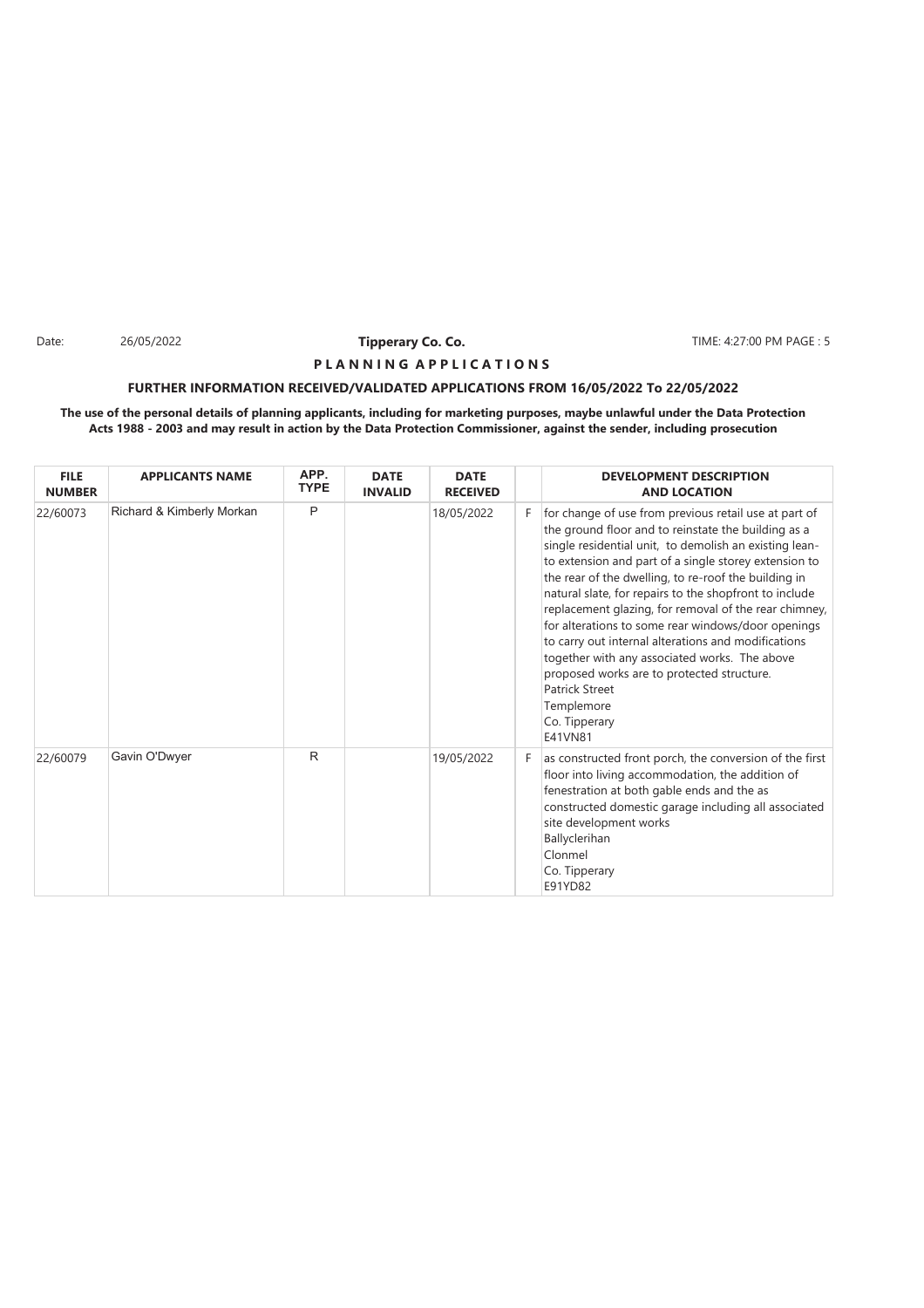Date: 26/05/2022 **Tipperary Co. Co. The Co. The Co. TIME: 4:27:00 PM PAGE : 6** 

#### **P L A N N I N G A P P L I C A T I O N S**

#### **FURTHER INFORMATION RECEIVED/VALIDATED APPLICATIONS FROM 16/05/2022 To 22/05/2022**

#### **The use of the personal details of planning applicants, including for marketing purposes, maybe unlawful under the Data Protection Acts 1988 - 2003 and may result in action by the Data Protection Commissioner, against the sender, including prosecution**

| <b>FILE</b><br><b>NUMBER</b> | <b>APPLICANTS NAME</b>  | APP.<br><b>TYPE</b> | <b>DATE</b><br><b>INVALID</b> | <b>DATE</b><br><b>RECEIVED</b> |    | <b>DEVELOPMENT DESCRIPTION</b><br><b>AND LOCATION</b>                                                                                                                                                                                                                                                                                                                                                                                                  |
|------------------------------|-------------------------|---------------------|-------------------------------|--------------------------------|----|--------------------------------------------------------------------------------------------------------------------------------------------------------------------------------------------------------------------------------------------------------------------------------------------------------------------------------------------------------------------------------------------------------------------------------------------------------|
| 22/60115                     | Mary & David Fitzgerald | P                   |                               | 19/05/2022                     | F. | a two storey extension to rear of dwelling and all<br>other ancillary site works they will also be applying<br>for retention permission for a Porto cabin office and<br>an extension to the garage<br>The Bungalow<br><b>Ballina</b><br>Co Tipperary<br>V94RY7A                                                                                                                                                                                        |
| 22/60178                     | William & Helen Cleary  | R                   |                               | 18/05/2022                     | F. | unauthorised demolition works to existing dwelling<br>and Planning Permission for the renovation and<br>refurbishment of existing dwelling including<br>extensions to the rear and side along with provision<br>of first floor over existing dwelling, Planning<br>Permission is also sought to relocate existing<br>entrance, install a new septic tank together with all<br>associated site works<br>Nodstown<br>Cashel<br>Co. Tipperary<br>E25 KW66 |

**15 Total:**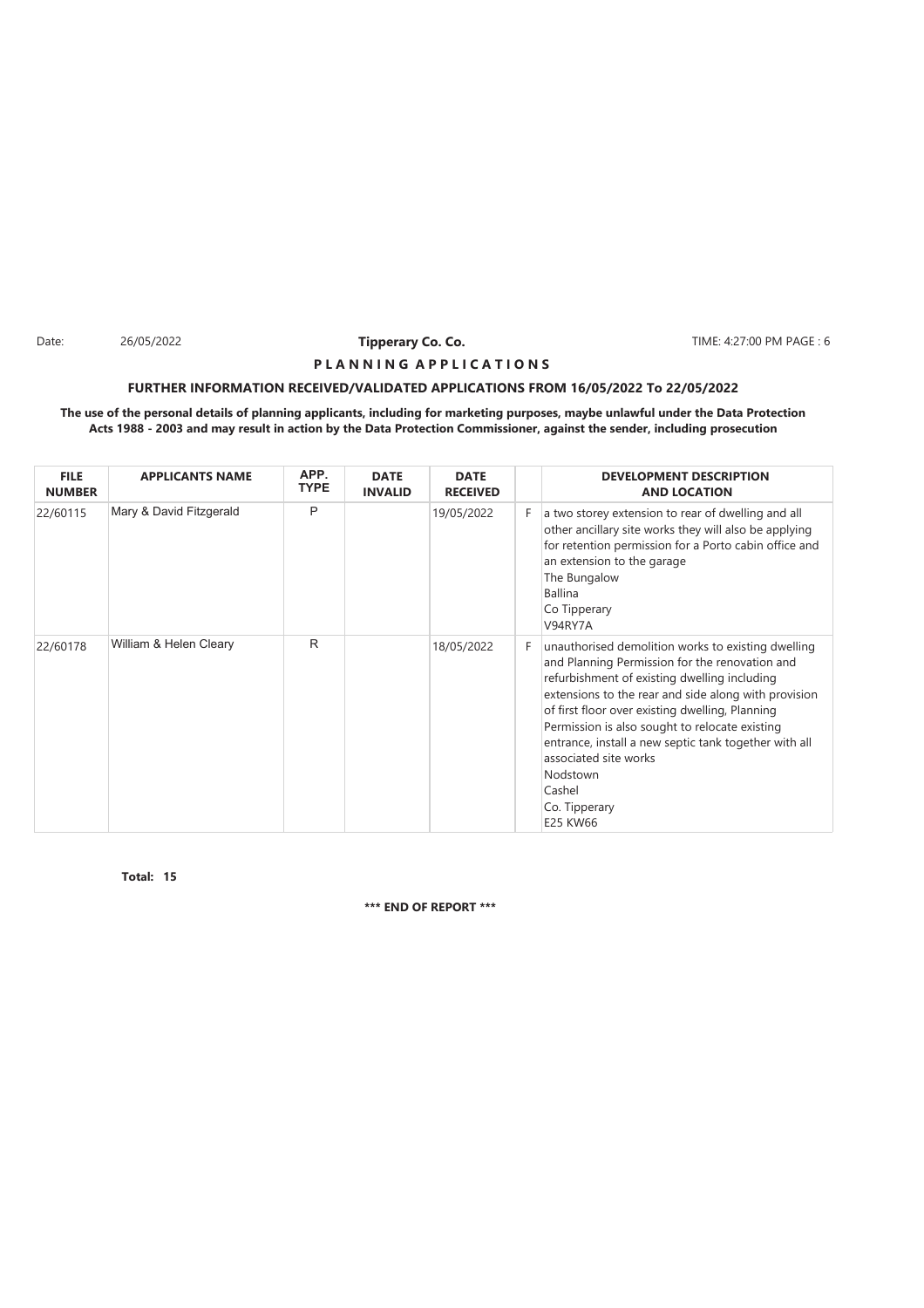Date: 26/05/2022 **Tipperary Co. Co.** TIME: 4:25:39 PM PAGE : 1

# **P L A N N I N G A P P L I C A T I O N S**

### **INVALID APPLICATIONS FROM 16/05/2022 To 22/05/2022**

| <b>FILE</b><br><b>NUMBER</b> | <b>APPLICANTS NAME</b>   | APP.<br><b>TYPE</b> | <b>DATE</b><br><b>INVALID</b> | DEVELOPMENT DESCRIPTION AND LOCATION                                                                                                                                                                                                                                                                                                                                                                                                 |
|------------------------------|--------------------------|---------------------|-------------------------------|--------------------------------------------------------------------------------------------------------------------------------------------------------------------------------------------------------------------------------------------------------------------------------------------------------------------------------------------------------------------------------------------------------------------------------------|
| 22/60223                     | <b>Anthony Murphy</b>    | P                   | 16/05/2022                    | a total of four glamping pods for guests along with an outdoor /<br>sheltered communal area, a Reception / Staff hut, bike storage<br>and recycling/waste storage. Two parking bays per pod as well<br>as an additional 2no. spaces for staff usage. Also intended is<br>landscaping and an underground water treatment plant for<br>drainage.<br>Coole, Middle Quarter<br>Newcastle, Clonmel<br>Co Tipperary<br>E91C3W9             |
| 22/60230                     | Alan Walsh               | P                   | 19/05/2022                    | the construction of new two-storey dwelling, a new site<br>entrance and driveway,<br>a new waste-water treatment system, percolation area, and all<br>necessary services and site works<br>Toureen.<br>Cahir.<br>Co. Tipperary                                                                                                                                                                                                       |
| 22/60233                     | Sarah Doran & John Jones | P                   | 19/05/2022                    | the following works: a) demolition of the existing 2-storey<br>extension to the rear of the existing dwelling; b) construction of<br>a new single storey extension to the rear of the existing dwelling;<br>c) associated alterations to existing dwelling external elevations<br>to accommodate proposed new extension & internal layout; d)<br>all associated site works<br>Main Street<br>Templemore<br>Co. Tipperary<br>E41 X043 |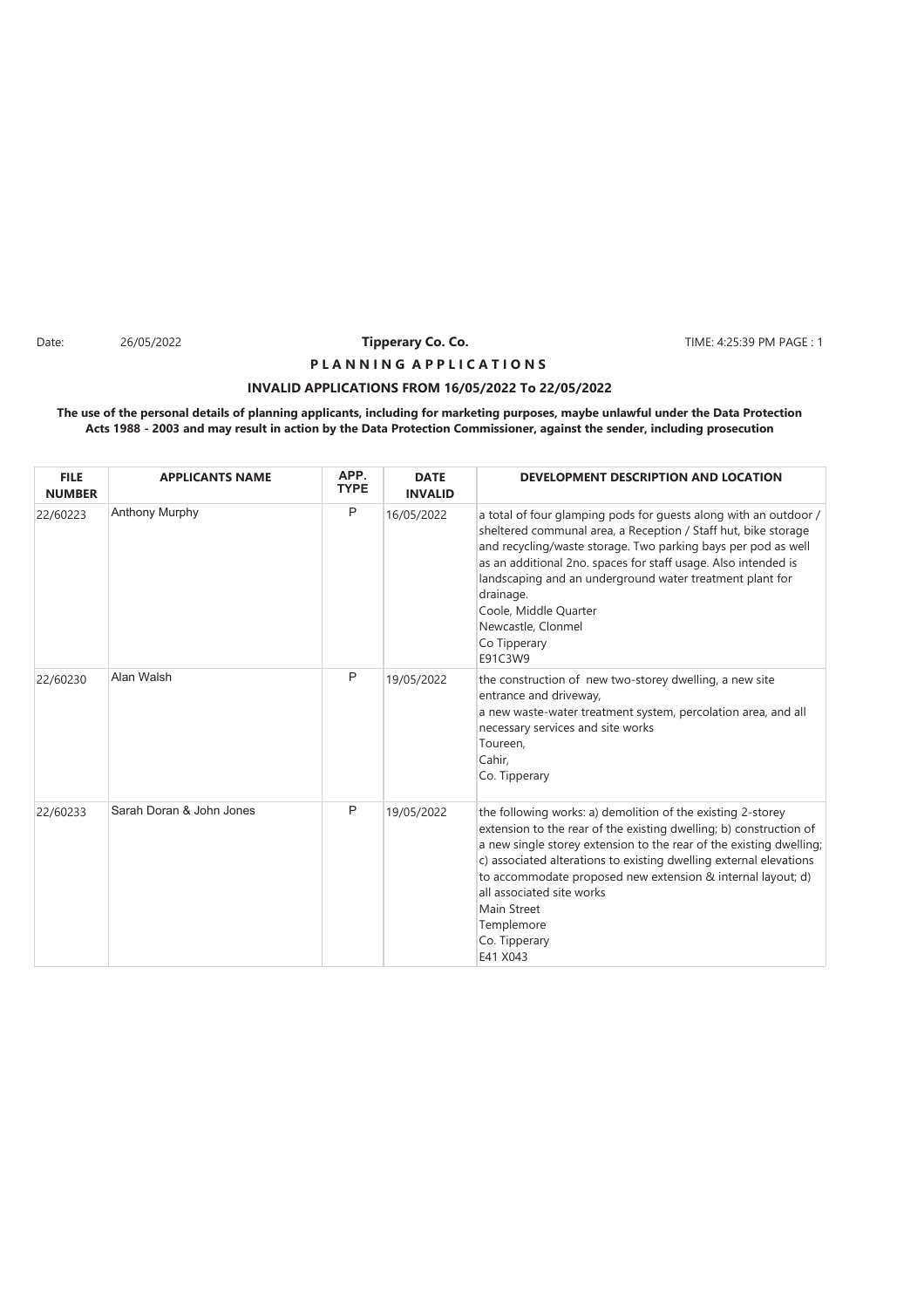#### Date: 26/05/2022 **Tipperary Co. Co. The Co. TIME:** 4:25:40 PM PAGE : 2 **Tipperary Co. Co.**

# **INVALID APPLICATIONS FROM 16/05/2022 To 22/05/2022 P L A N N I N G A P P L I C A T I O N S**

**The use of the personal details of planning applicants, including for marketing purposes, maybe unlawful under the Data Protection Acts 1988 - 2003 and may result in action by the Data Protection Commissioner, against the sender, including prosecution**

**3 Total:**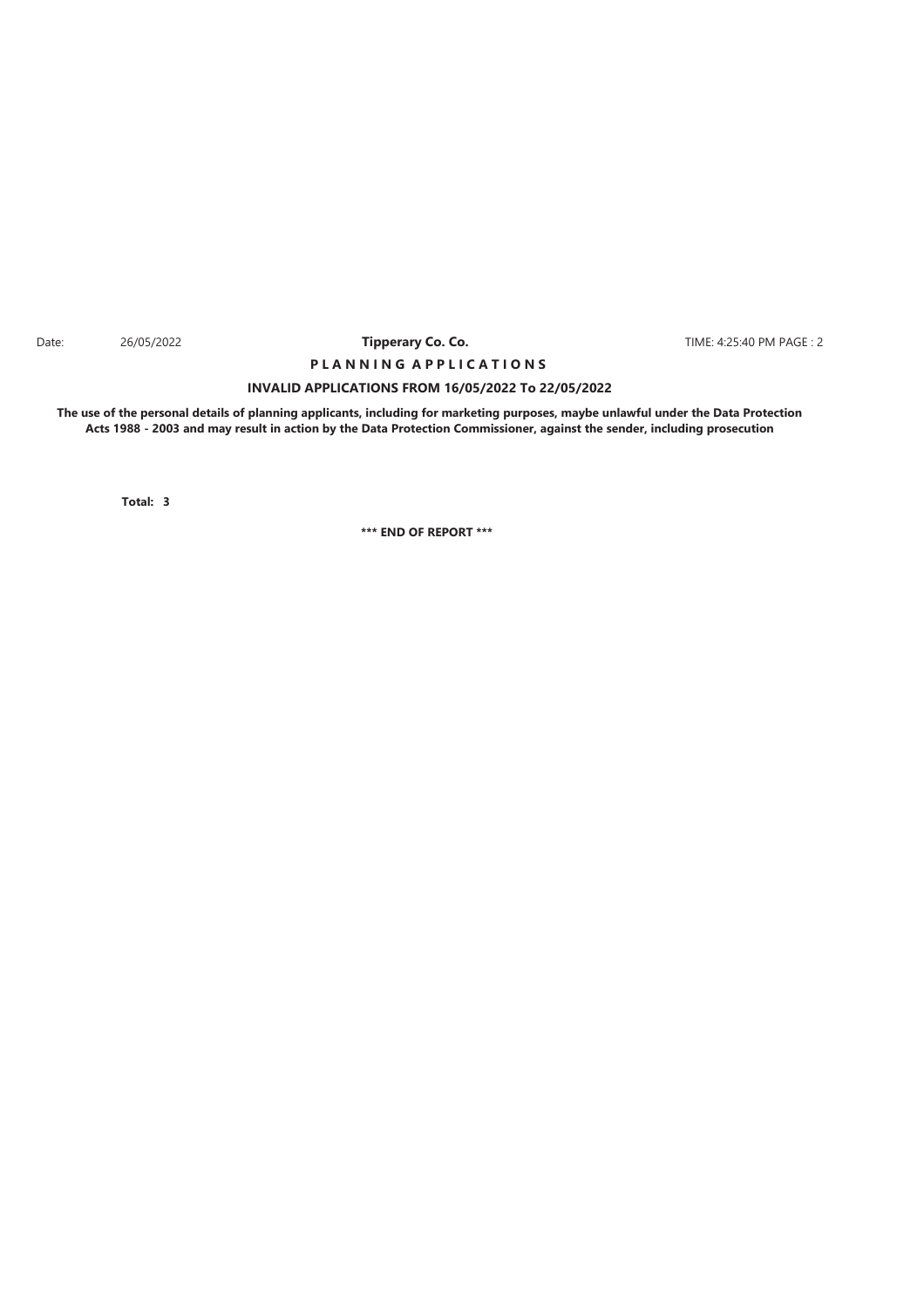Date: 26/05/2022

#### TIME: 4:49:52 PM PAGE : 1

# **EIAR - NIS REPORTS REQUESTED FROM 16/05/2022 To 22/05/2022 P L A N N I N G A P P L I C A T I O N S**

| <b>FILE</b><br><b>NIIMRED</b> |  | $\mathbf{A}$<br>AFI<br>TVDE<br>. | Date | нск | ΓΙΟΝ<br>ANI<br>ч н.<br>m |
|-------------------------------|--|----------------------------------|------|-----|--------------------------|
|-------------------------------|--|----------------------------------|------|-----|--------------------------|

**0 Total:**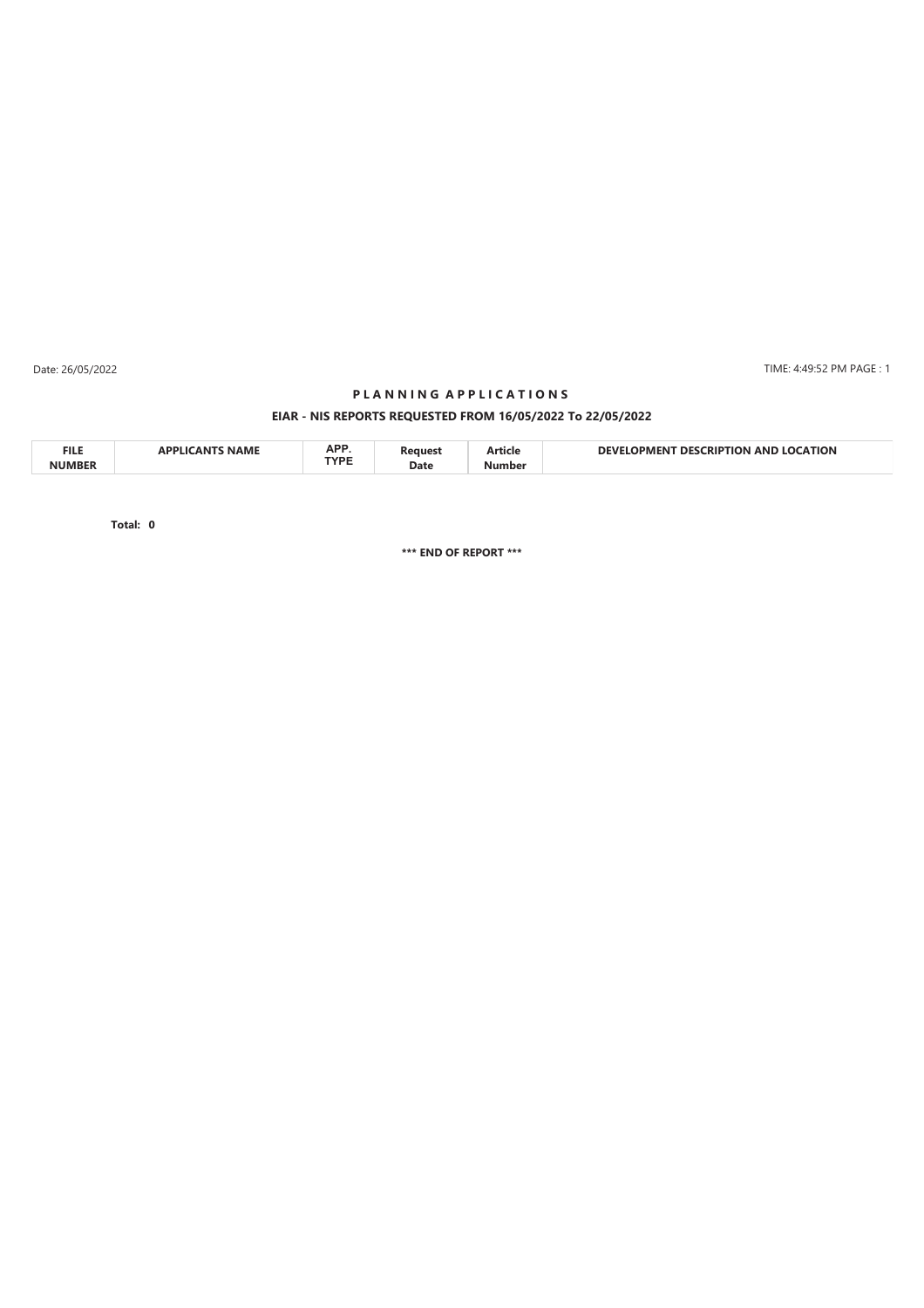Date: 26/05/2022

# **Tipperary Co. Co.**

TIME: 4:49:01 PM PAGE : 1

## **EIAR - NIS REPORTS RECEIVED FROM 16/05/2022 To 22/05/2022 P L A N N I N G A P P L I C A T I O N S**

| <b>FILE</b><br><b>NUMBER</b> | <b>APPLICANTS NAME</b> | APP.<br><b>TYPE</b> | <b>Received</b><br>Date | <b>Article Number</b> | DEVELOPMENT DESCRIPTION AND LOCATION                                                                                                                                                                                                                                                                                      |
|------------------------------|------------------------|---------------------|-------------------------|-----------------------|---------------------------------------------------------------------------------------------------------------------------------------------------------------------------------------------------------------------------------------------------------------------------------------------------------------------------|
| 21/918                       | Coillte                | P                   | 20/05/2022              | 177                   | construction of a new longitudinal loading bay adjacent to the North<br>Western side of the existing public road for temporary forest use, the<br>longitudinal loading bay has been designed as per COFORD Forest Road<br>Manual and will comprise clear visibility<br>Foilycleary<br>Kilcommon<br>Thurles, Co. Tipperary |

**1 Total:**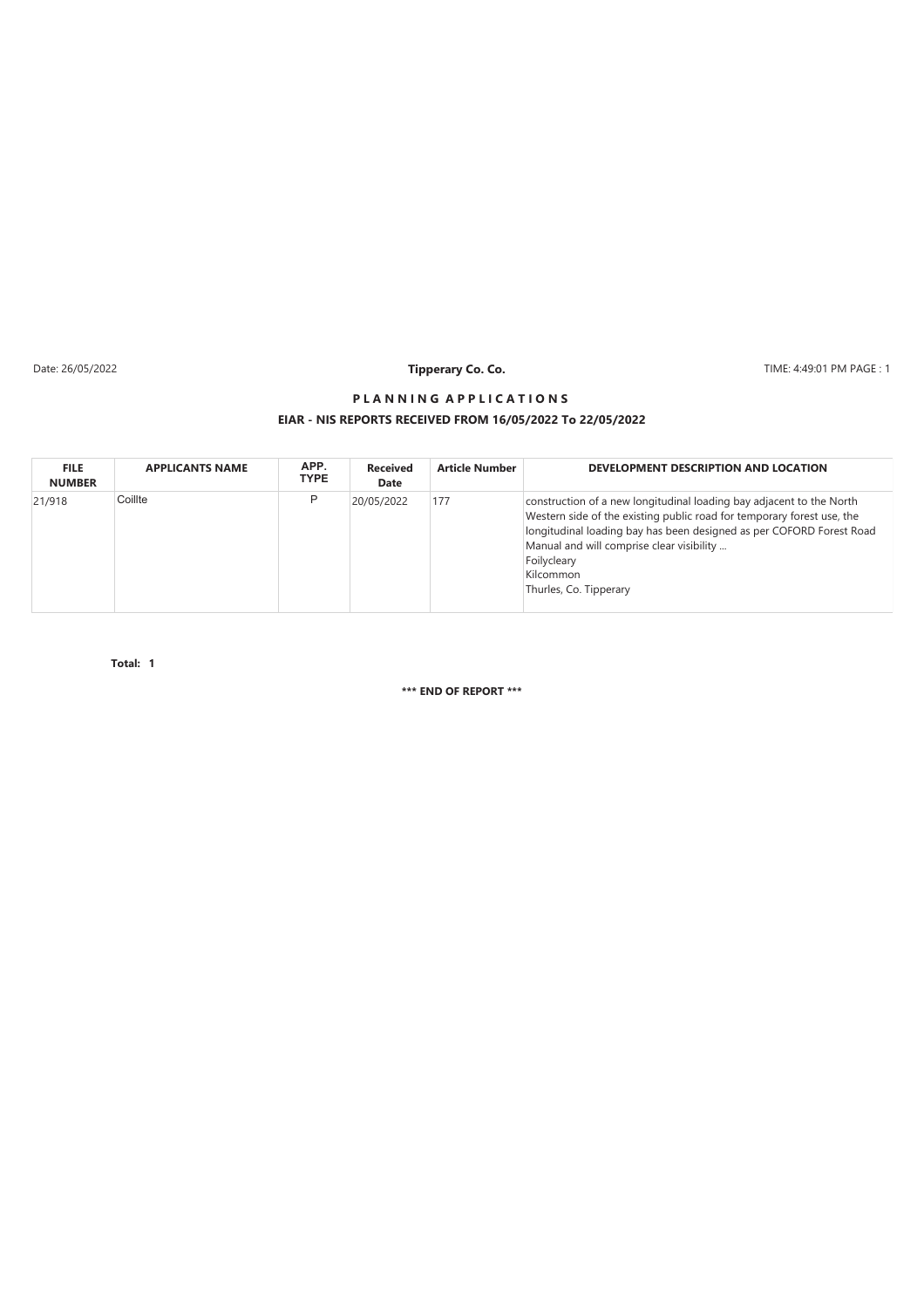Date: 26/05/2022 **Tipperary Co. Co. Co. Co. Co. Co. The CO. 2014** TIME: 4:47:32 PM PAGE : 1

#### **A N B O R D P L E A N Á L A**

#### **APPEALS NOTIFIED FROM 16/05/2022 To 22/05/2022**

| <b>FILE</b>   | <b>APPLICANTS NAME</b>                                                           | APP.        | <b>DECISION</b> | L.A. | <b>DEVELOPMENT DESCRIPTION</b>                                                                                                                                                                                                                  | <b>B.P. DATE</b> |
|---------------|----------------------------------------------------------------------------------|-------------|-----------------|------|-------------------------------------------------------------------------------------------------------------------------------------------------------------------------------------------------------------------------------------------------|------------------|
| <b>NUMBER</b> | <b>AND ADDRESS</b>                                                               | <b>TYPE</b> | <b>DATE</b>     | DEC. | <b>AND LOCATION</b>                                                                                                                                                                                                                             |                  |
| 21/1794       | Padraig & Orla Bourke<br>40 Kilnasalla<br>Gortlandroe<br>Nenagh<br>Co. Tipperary | D           | 21/04/2022      | С    | the construction of a part storey and a half split level dwelling<br>house, detached domestic garage, wastewater treatment system,<br>site entrance and all ancillary site works thereto<br>Ballyscanlan<br>Coolbawn<br>Nenagh<br>Co. Tipperary | 19/05/2022       |

**Total: 1**